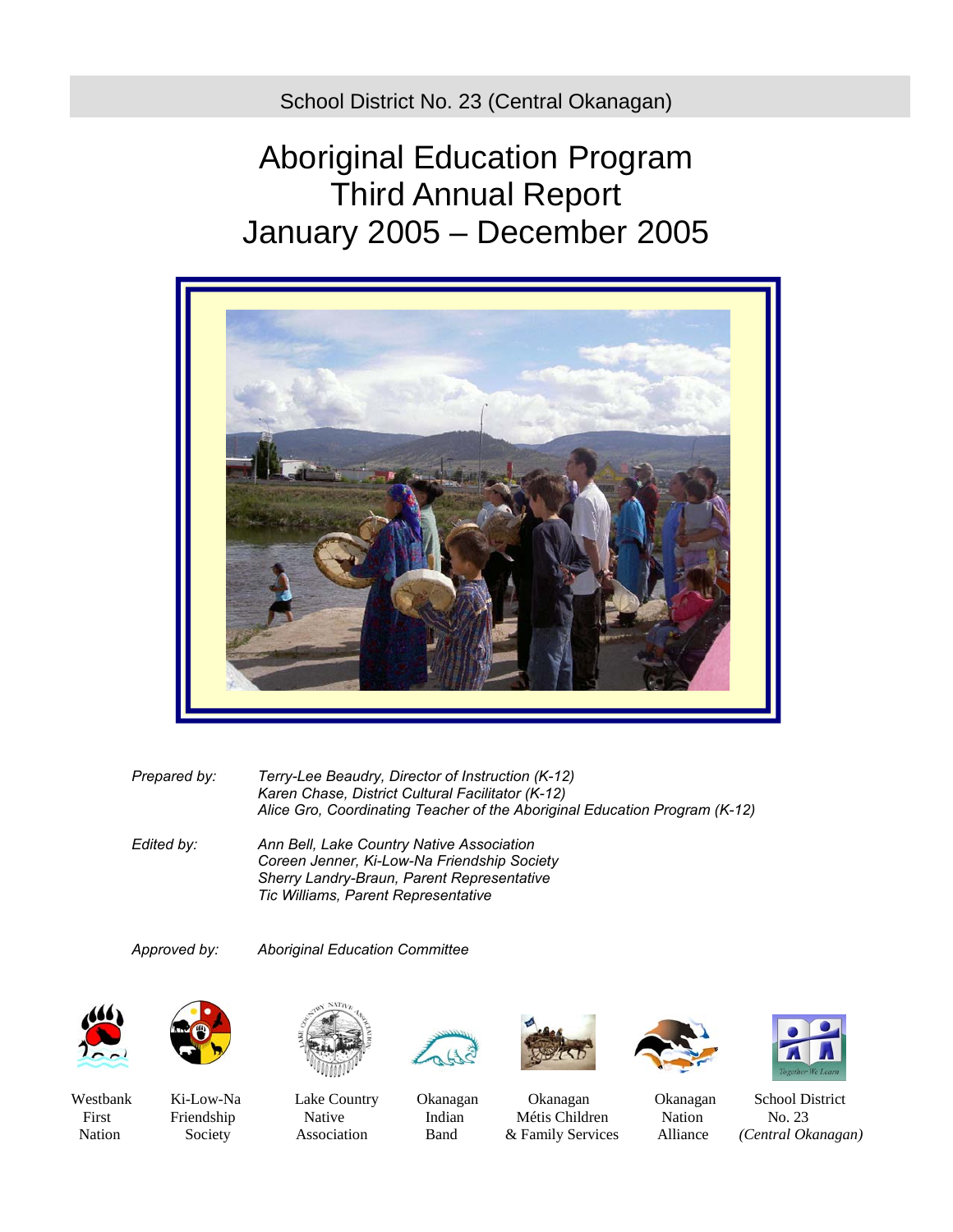Introductory comments from Westbank First Nation Chief Robert Louie:

*Way' (Hello)* 

*I'm proud to say that Westbank First Nation views education as a top priority. We are committed to education at all levels, especially with our Aboriginal students. We have formed partnerships with School District #23, Okanagan College, and UBC-Okanagan to encourage and ensure that everyone works together toward a common goal.* 

*We sincerely appreciate the hard work and dedication of the Native advocates who play an integral part of our children's success in the school system. As well, the School District has listened to our concerns about the importance of having the Okanagan language taught in the schools and instituting Aboriginal programs. We are grateful for their support.* 

*As First Nation people, we have a long way to go to eliminate the gap in education, but with all parties working together, that vision will soon be realized.* 

*limləmt (Thank you)* 

Introductory comments from Board of School Trustees Chairperson, Moyra Baxter:

*The Board of School Trustees recognizes that the Central Okanagan School District lies on Okanagan territory. With over 1700 students claiming Aboriginal ancestry, the Board of School Trustees and District staff remain committed to partnering with parents, elders, and community members to foster school success for all Aboriginal students. This year marks the twelfth year of our District's Aboriginal Program. With the assistance of elders and talented cultural presenters, cultural teachings are provided to our District's students to create a greater understanding and appreciation of local Aboriginal history.* 

*The District also recognizes the importance of working closely with Westbank First Nations to preserve the Okanagan language and, to that end, has supported the implementation of an Okanagan language course at CNB Middle School. It is hoped that the teaching of the Okanagan language will be provided to more students in the coming years. In addition to the cultural program, I commend the dedication of the Aboriginal Program staff who provide academic assistance and career guidance on an ongoing basis. As we work together with the members of the Aboriginal Education Committee to establish our District's first Enhancement Agreement, I am confident that the goals of the agreement will meet the needs of the Aboriginal students in our District.*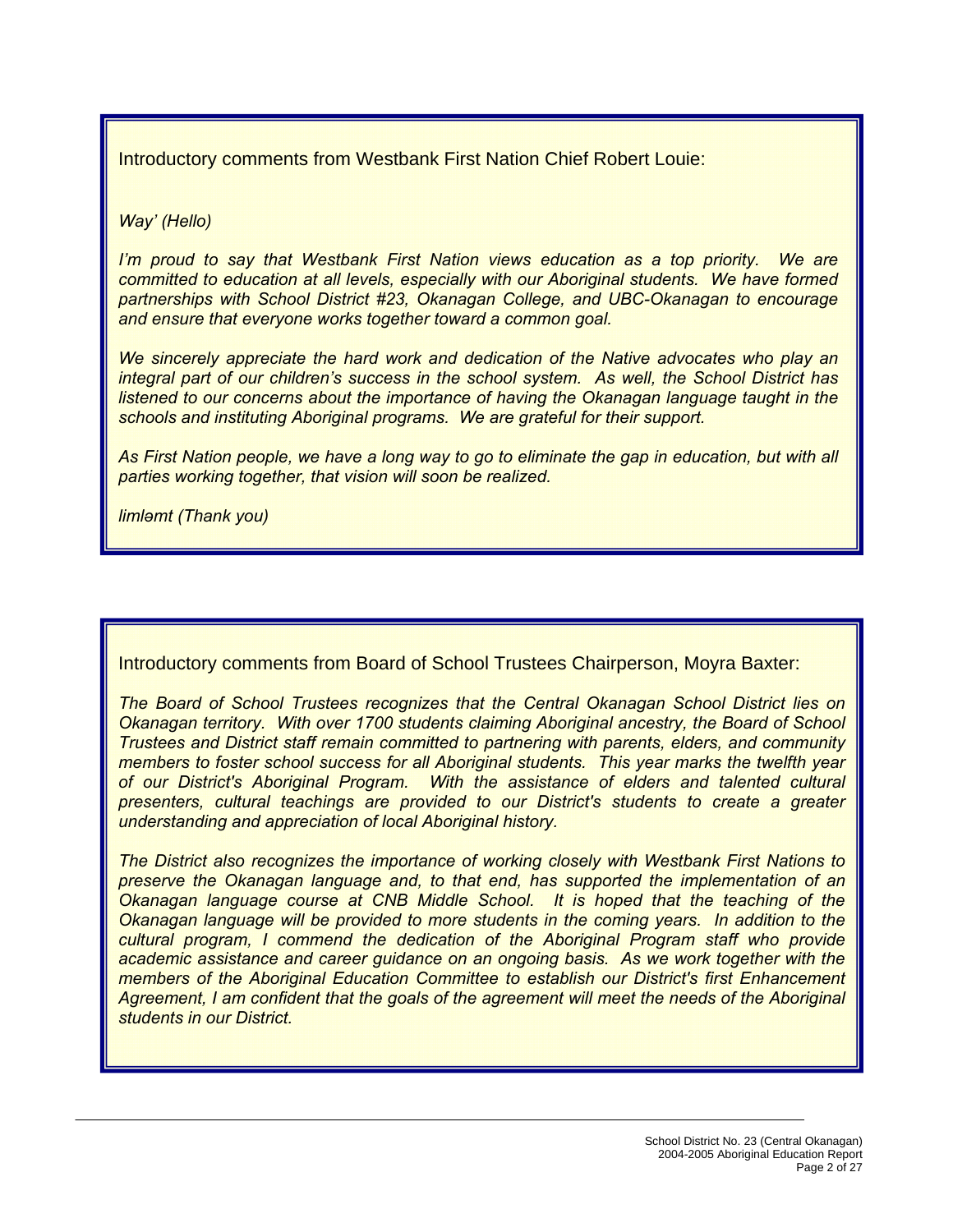Introductory comments from Superintendent of Schools, Ron Rubadeau:

*(Ron Rubadeau retired April 30, 2006. Current Superintendent of Schools is Mike Roberts.)* 

*During the past three years, School District #23 has set a goal to ensure that every student in our District achieves the highest possible standard of literacy and numeracy. This is not an expectation for a few children or for some students but for every child that elects to attend public school in the Central Okanagan.* 

*To accomplish this goal, new programs and services have been developed for all schools and significant resources have been dedicated to enhance programs for Aboriginal learners. It is gratifying that this investment is now paying dividends as achievement has never been better. Most importantly, Aboriginal learners are graduating at record-setting rates and are going on to institutions of higher learning in the world of work.* 

*While much remains to be accomplished, the successes observed are because of the efforts of students, parents, teachers, the support of members of the Aboriginal Education Committee,*  and the personal dedication of the visionaries who want the absolute best for Aboriginal learners. My thanks to those who have worked hard to make our community a place of *learning and success for all.* 

Testimony from a determined student…

*Hello, my name is Kelly. I'm a fourteen year old status Cree from Gordon First Nation. I was born in Saskatoon, Saskatchewan and lived there most of my life before moving here. I'm presently in grade nine.* 

*I feel it's important to stay in school because to get anywhere in life today you need a good education. A good education usually means a good paying job. Sometimes going to school can be a bit challenging, but I welcome these challenges because this is how I grow. Therefore, I don't let my bad days get me down. I enjoy school most of the time because it's a place for me to socialize with my friends and learn many new things. So far I've had very positive experiences in school, which keeps me interested and motivated.* 

*Since I have attended middle school, I have managed to stay on the honour roll list and the work ethic list. Most of my close friends usually do not get on this list, but I know that I need to keep up my grades. My parents know that I am very capable of doing well in school and they don't expect anything less than my best effort. For the future, I hope to get a golf scholarship and attend college in the States. I want to get a degree in Commerce or Business Administration. I plan to still attend university whether I qualify for a scholarship or not.*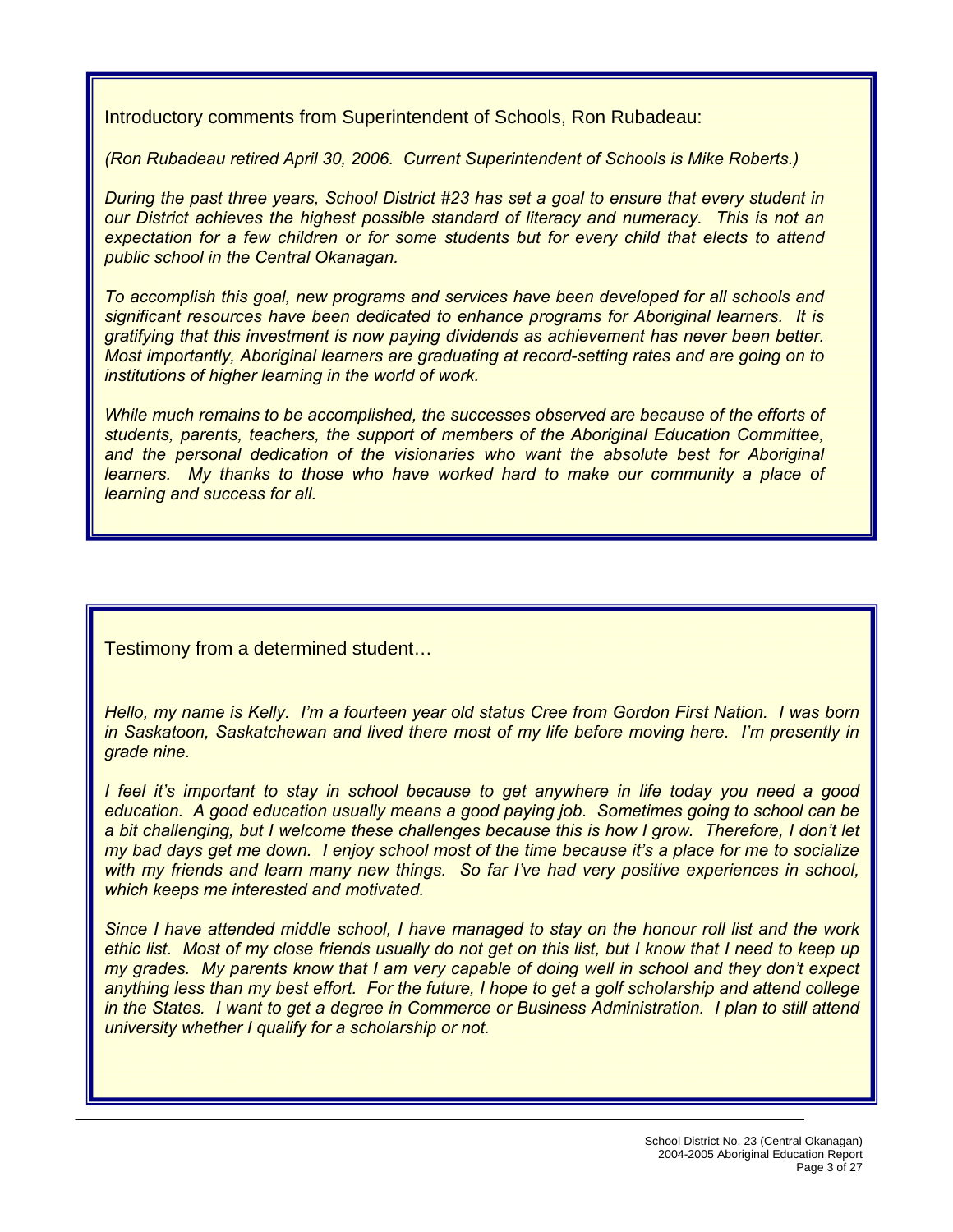# **TABLE OF CONTENTS**

|                       | <b>Opening Comments</b>                                              |                                                                                                                                                                                                                                                     | 2                          |
|-----------------------|----------------------------------------------------------------------|-----------------------------------------------------------------------------------------------------------------------------------------------------------------------------------------------------------------------------------------------------|----------------------------|
|                       | Introduction                                                         |                                                                                                                                                                                                                                                     | 5                          |
|                       | <b>Aboriginal Education Committee</b>                                |                                                                                                                                                                                                                                                     | 5                          |
|                       | Aboriginal Program Summary                                           |                                                                                                                                                                                                                                                     | 6                          |
|                       | Goal #1:                                                             | To improve the level and standard of literacy and numeracy<br>at all grade levels                                                                                                                                                                   | $\overline{7}$             |
|                       | <u>Goal #2:</u>                                                      | To improve the graduation rates of Aboriginal secondary<br>school students                                                                                                                                                                          | 8                          |
|                       | <u>Goal #3:</u>                                                      | To offer academic and personal advocacy to<br>Aboriginal students                                                                                                                                                                                   | 9                          |
|                       | <u>Goal #4:</u>                                                      | To offer all learners an opportunity to gain a greater<br>awareness of Aboriginal culture and history                                                                                                                                               | 10                         |
| Summary               |                                                                      |                                                                                                                                                                                                                                                     | 12                         |
|                       |                                                                      | Top Ten Highlights of the Aboriginal Education Program                                                                                                                                                                                              | 12                         |
|                       |                                                                      | Aboriginal Student Performance Information                                                                                                                                                                                                          | 14                         |
|                       | <b>Report Card Data</b><br>Attendance Data<br><b>Discipline Data</b> | <b>Foundation Skills Assessment (FSA) Results</b><br><b>Aboriginal Student Graduation Results</b>                                                                                                                                                   |                            |
|                       | Conclusion:                                                          | Our Future Vision                                                                                                                                                                                                                                   | 19                         |
|                       |                                                                      | "A Promise" - Poem by Middle School Student                                                                                                                                                                                                         | 20                         |
|                       | Appendices                                                           |                                                                                                                                                                                                                                                     | 22                         |
| Α<br>В<br>C<br>D<br>E | <b>Terms of Reference</b>                                            | <b>Overview of Sterling Consulting's Consultation Process</b><br><b>Aboriginal Education Program Budget</b><br>2004-2005 Aboriginal Student Advocate School Assignments<br>2004-2005 Aboriginal Student Certified Education Assistant (CEA) Support | 22<br>23<br>25<br>26<br>27 |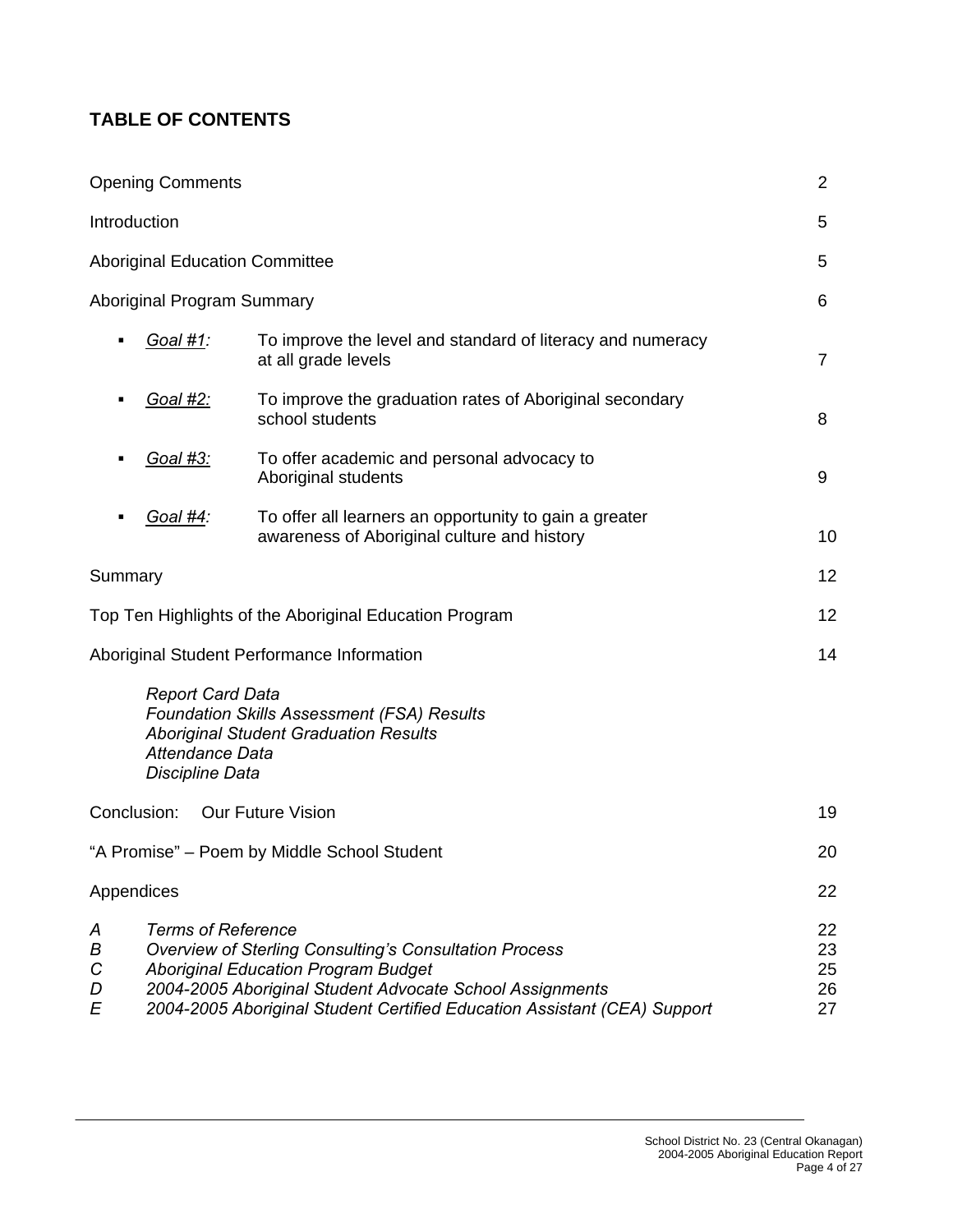#### **INTRODUCTION**

The Aboriginal Education Program in School District #23 *(Central Okanagan)* is officially 12 years old. Since 1994, the District's Aboriginal Education Program has been supported through targeted funding received from the Ministry of Education. The intent of the Targeted Funding Program is to provide enhanced funding to school age students of Aboriginal ancestry. Enhanced funding provides culturally appropriate educational programs and services to support the success of Aboriginal students *(Ministry of Education Policy Statement, 2003).* 



During the 2004-2005 school year, the coordinating teacher and cultural program staff along with sixteen advocates, 42 part-time Aboriginal student certified education assistants (CEAs), four secondary school tutors and an Okanagan language instructor worked closely with school staffs to provide support to 1729 Aboriginal students from kindergarten to grade 12.

As evidenced in this annual report, primary Aboriginal students scored incrementally better in local and provincial assessments, intermediate Aboriginal students showed improvements in numeracy assessments, school attendance has improved, and several middle/secondary Aboriginal students have assumed student leadership roles in their schools and communities. The number of Aboriginal students graduating from grade 12 has also steadily increased.

Aboriginal student achievement has significantly improved in the past twelve years. In 1994, less than 25% of the Aboriginal students in School District #23 successfully graduated. Aboriginal student graduation rates have more than doubled; however, the disparity between Aboriginal and non-Aboriginal student achievement remains significant. For that reason, the District's Aboriginal Education Program remains in effect to foster school success for all Aboriginal students.

This annual report is intended to document the initiatives undertaken during the 2004-2005 school year to foster school success for Aboriginal students in School District #23.

#### **ABORIGINAL EDUCATION COMMITTEE (AEC)**

The Ministry mandates each school district to integrally involve the Aboriginal communities in the planning and delivery of the local Aboriginal Education Program.

The District's Aboriginal Education Committee (AEC) was formed in 2002 and meets monthly to implement the Terms of Reference (see Appendix A) as well as provide ongoing input into program planning. During the 2004-2005 school year, Loretta Swite, Council Member from Westbank First Nation, or Pauline Terbasket, Executive Director of the Okanagan Nation Alliance, chaired the meetings. The 2004-2005 Aboriginal Education Committee was comprised of the following members:

#### **ABORIGINAL EDUCATION COMMITTEE MEMBERSHIP**

| <b>Westbank First Nation</b>                | Denise Clough, Loretta Swite                         |
|---------------------------------------------|------------------------------------------------------|
| Okanagan Indian Band                        | Peggy Joe                                            |
| <b>Okanagan Nation Alliance</b>             | <b>Pauline Terbasket</b>                             |
| Ki-Low-Na Friendship Society                | Coreen Jenner, Edna Terbasket                        |
| Okanagan Métis Children and Family Services | <b>Kelly Kubik</b>                                   |
| Lake Country Native Association             | Ann Bell                                             |
| <b>Aboriginal Parents</b>                   | Sherry Landry-Braun, Tic Williams                    |
| School District #23                         | Moyra Baxter (Chairperson, Board of School Trustees) |
|                                             | Terry-Lee Beaudry (Director of Instruction K-12)     |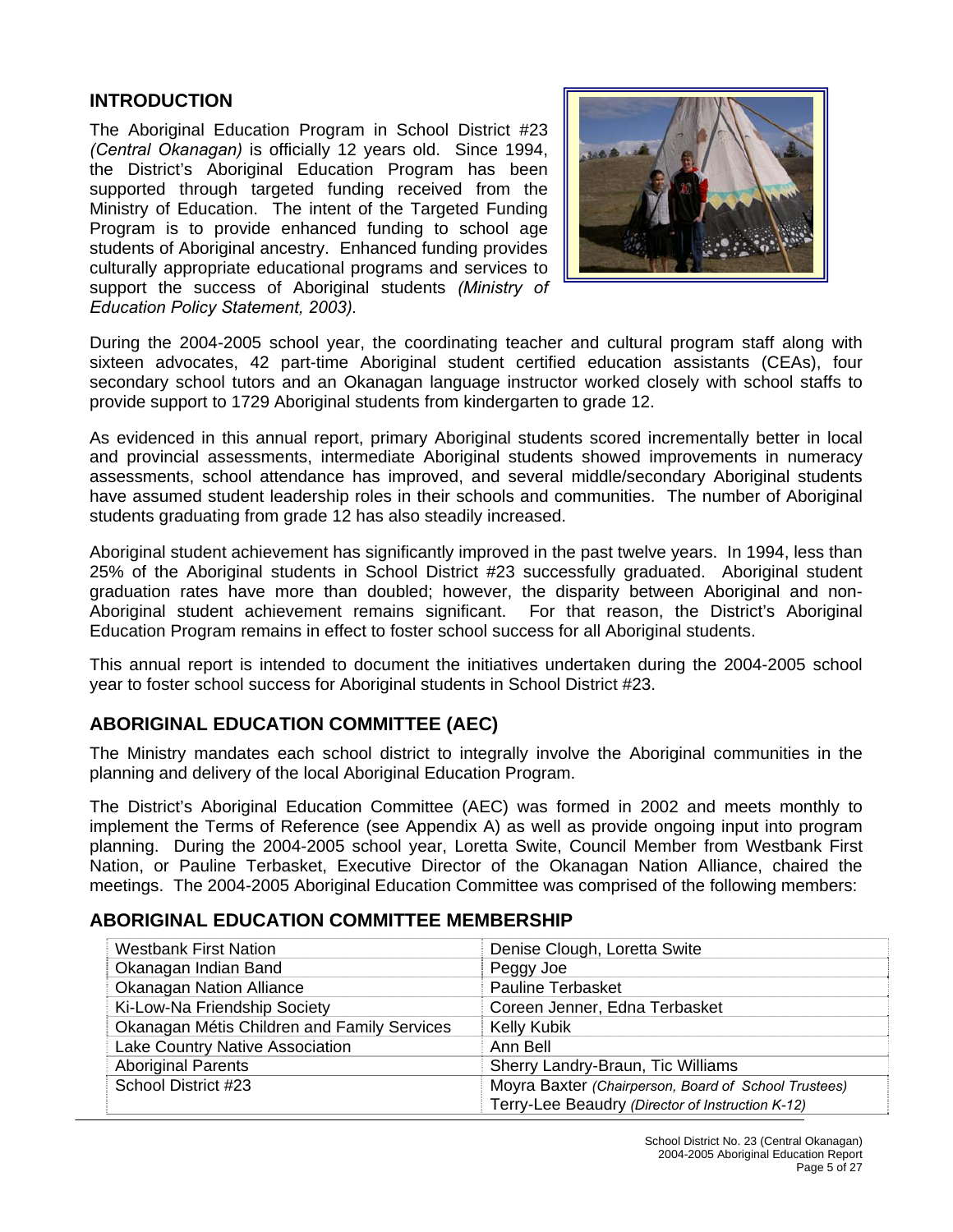In preparation for the development of the District's first Enhancement Agreement, the Aboriginal Education Committee recommended to the Board of School Trustees that an external review of the District's Aboriginal Education Program be conducted during the 2005-2006 school year. The Board of Trustees supported the recommendation and a "Call for Proposals" was prepared in the spring of 2005. Sterling Consulting was awarded the contract and completed a thorough review of the Aboriginal Education Program from June 2005 to December 2005. Approximately 600 participants engaged in the review process. *(See Appendix B for an overview of the Consultation Process.)* 

As a result of an extensive consultation process, Sterling Consulting's Aboriginal Program Review Report identified eight key strengths of the District's Aboriginal Education Program. As documented in Sterling's report, these key highlights include:

- 1. The commitment by the Aboriginal Education Committee and Program Staff to the Aboriginal Education Program and students;
- 2. The commitment by the District to the Aboriginal Education Program;
- 3. The academic and emotional support provided by Advocates, Certified Education Assistants, and Tutors;
- 4. The success of the part-time Tutoring Program and Homework Clubs;
- 5. The cultural awareness and history being provided by the District's Cultural Program;
- 6. The growing Awareness of the Program and more contact with the students;
- 7. The interest and desire of more students to have more Okanagan Language classes; and,
- 8. Student improvement and increasing graduation rates.

Sterling Consulting's Aboriginal Program Review Report provided information to consider when developing the Enhancement Agreement. It is anticipated that the Sterling Consulting Report will serve to guide the development of the District's first Enhancement Agreement. The Aboriginal Education Committee remains committed to finalizing the District's first Enhancement Agreement by June 2006.

#### **TOTAL NUMBER OF STUDENTS IDENTIFYING THEMSELVES AS ABORIGINAL**

In 2005, seven percent of the total student population claimed Aboriginal ancestry. The District's Aboriginal students represent over 61 Bands and Nations from across Canada including status, nonstatus, Inuit, and Métis. Approximately, 10% of the District's Aboriginal students are from Okanagan Nation. Approximately, 14% of all Aboriginal students live on reserve.

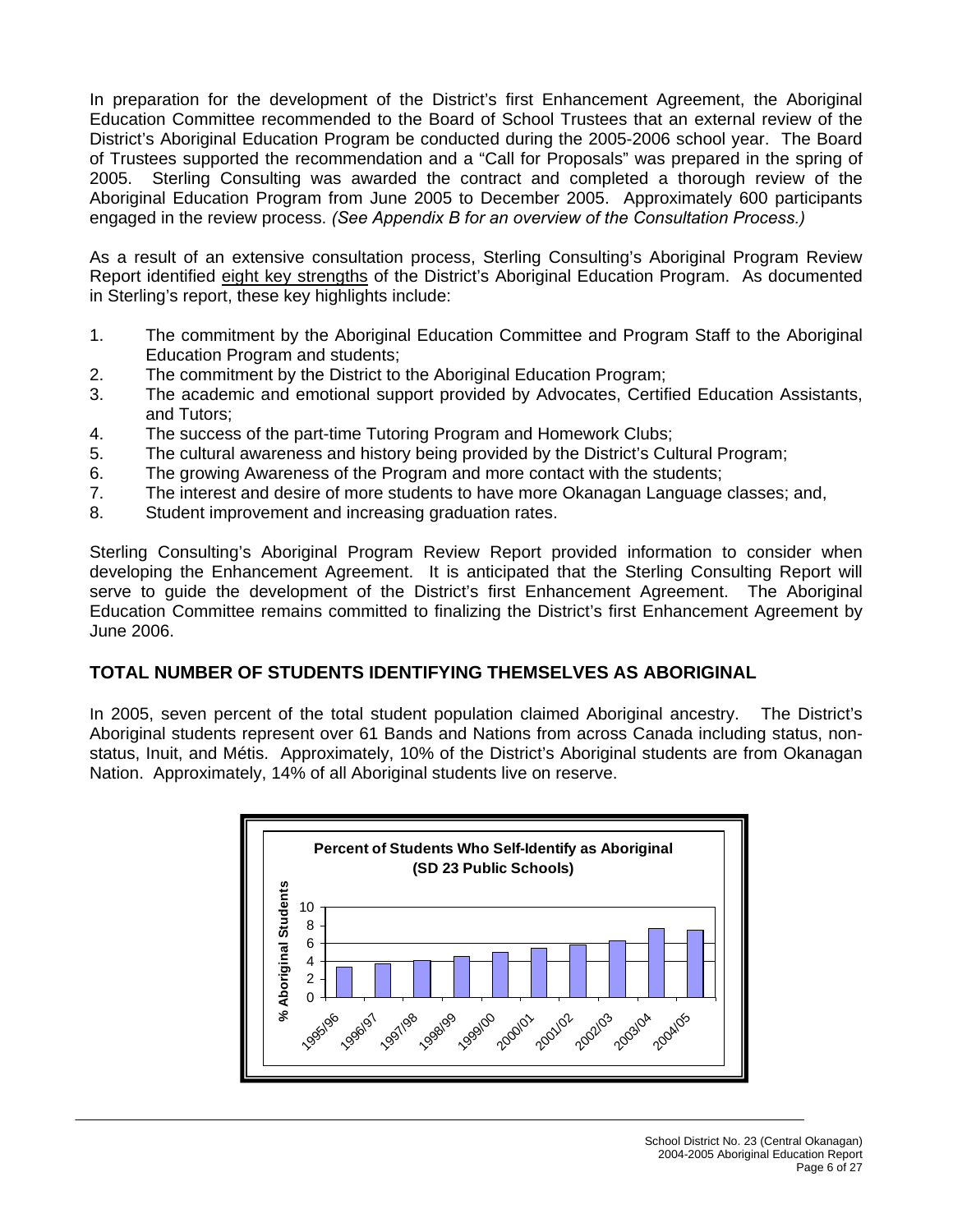# **ABORIGINAL EDUCATION PROGRAM GOALS**

This report is organized to reflect the initiatives taken to address the following goals of the Aboriginal Education Program:

- 1. To improve Aboriginal students' level and standard of literacy and numeracy.
- 2. To improve the graduation rates of Aboriginal secondary students.
- 3. To offer academic and personal advocacy to Aboriginal students.
- 4. To offer all learners an opportunity to gain a greater awareness of Aboriginal culture and history.

# **GOAL #1: TO IMPROVE THE LEVEL AND STANDARD OF LITERACY AND NUMERACY AT ALL GRADE LEVELS**

School success depends on the student's ability to meet grade level expectations in literacy and numeracy. Aboriginal Student CEAs and qualified senior secondary tutors worked closely with school administration, classroom teachers, and learning assistance teachers to provide academic assistance to Aboriginal students requiring academic support. Several Aboriginal students were involved a variety of specialized instructional programs including the One-to-One Reading Program, Read Naturally and SuccessMaker Programs. The one-to-one assistance provided through CEA or tutor programs has heightened student confidence and improved academic performance.

#### **Academic Support Provided by Certified Education Assistants**

Aboriginal students in elementary and middle schools, requiring additional academic assistance, received support from the school's Aboriginal student CEA. Across the district, 42 part-time CEAs provided service to 412 elementary and 226 middle school students.

#### **Secondary School Tutoring Program**

Five secondary teachers joined the Aboriginal Education Program to provide one-on-one tutoring in all subject areas in the five secondary schools. Students accessed these tutors upon demand on a dropin or regular basis throughout the school day. Higher test scores and increased participation in governmental examinable courses were evidence that students took advantage of this opportunity. Over one hundred students received five hours or more of tutoring during the year. At one senior secondary school, twenty students received and approximately fifty

hours of tutorial support.

*"I am so grateful for my tutor this year. I thought I'd take Communications 11 this year, but he talked me into taking English 11. He helped me pass. Now, I can take anything I want in college."* 



Mount Boucherie Secondary students work with tutor.

As a result of the Tutor Program, failure rates decreased significantly. For example, tutorial support reduced the failure rate from 30% to 9% in one secondary school. Several students also received Work Ethic, Honour Roll and Principal List standing for the first time.

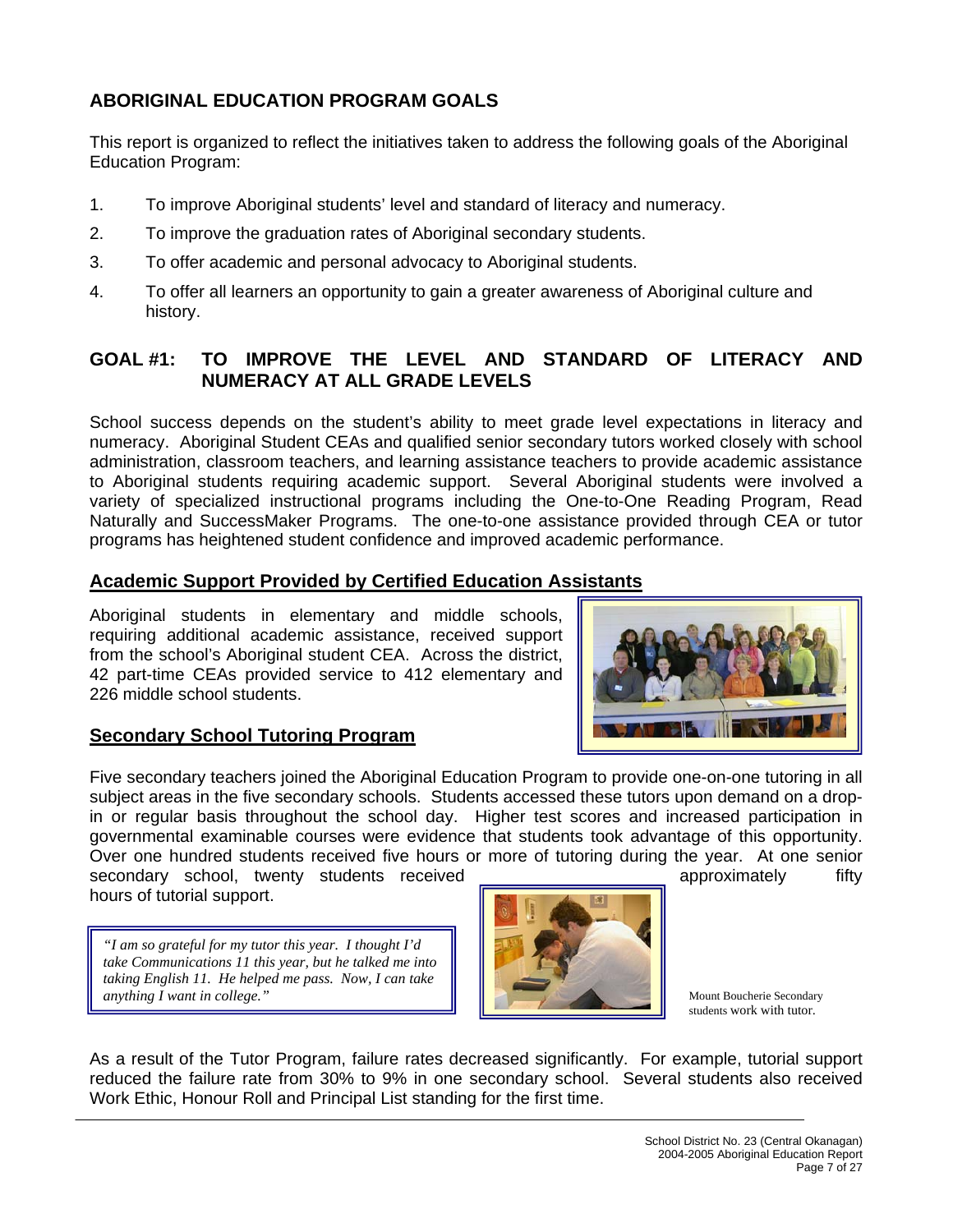#### **Homework Clubs**

Aboriginal Student Homework Clubs continued to be an important feature in most of the elementary and middle schools. Staffed by school personnel, CEAs, and advocates, these clubs met before school, at lunch time and after school depending upon the students' needs. Students were able to complete their homework, prepare for tests, and develop study skills within the school setting.

#### **Student Anthology**

To recognize the achievement of Aboriginal students K-12 in written and artistic expression, Volume IX of "Letting Our Spirits Soar" was produced this year. This non-juried publication represented works from all ages and schools and was compiled by senior secondary Aboriginal students with the assistance of several advocates.

#### **GOAL #2: TO IMPROVE THE GRADUATION RATES OF ABORIGINAL SECONDARY SCHOOL STUDENTS**

The ultimate goal of the Aboriginal Education Program is to enhance the school experience of Aboriginal students so that more students "stay in school" and graduate with a Dogwood standing. In addition to the Secondary School Tutoring Program, the following initiatives were undertaken to improve transition and graduation rates:

#### **Transition Gatherings**

Encouraging students to remain committed to their education often involves supporting their transitions from school to school. During the late spring of 2005, students in grade 6 travelled with their advocates to the middle schools to meet with their "new" advocate, become acquainted with their gathering space and meet students from other feeder schools.

Grade 6 students visit Glenrosa Middle School

#### **Career Planning**

Providing opportunities for students to explore various careers is

another "stay in school" initiative. The Aboriginal Career Fair was held on May  $5<sup>th</sup>$  at Okanagan University College and was attended by approximately sixty Aboriginal students in grades 9 and 10 along with their advocates. Many students commented that they were exposed to careers that they had not previously considered.

#### **Grade 12 Gathering**

On March 16, 2005, just prior to Spring Break, grade 12 students gathered on the traditional property of the Lindley family on the Westbank First Nation Reserve. They were greeted by the members of the family with drum and song around a welcoming fire. After an opening prayer by the family elder, Elizabeth Charter, accompanied by words of inspiration from family members Roxanne Lindley and Chad Paul, students were given the opportunity to make drums, create art, and play traditional games. Meeting other Aboriginal graduates from across the district in a cultural setting gave the students a sense of camaraderie and pride in their accomplishments.

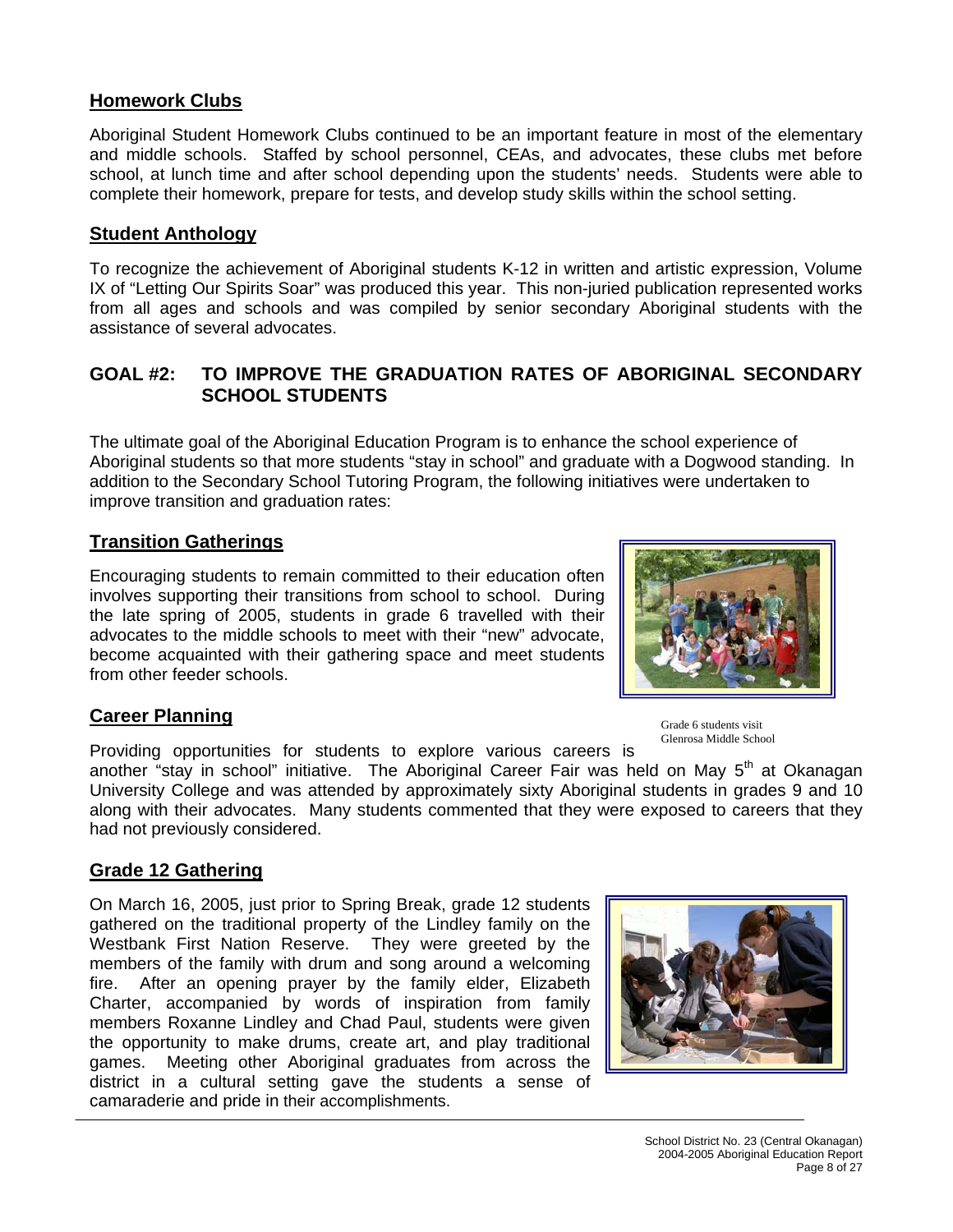# **Graduation Celebration**





Chief Robert Louie brings greetings





Alice Eneas with Nikki Maier, Guest Speaker

The annual Aboriginal graduation celebration was held on May  $12<sup>th</sup>$ at Okanagan University College where four hundred friends and family members honoured the 78 graduates of 2005.

Highlighting the evening was the welcome from Westbank First Nation Chief Robert Louie, greetings from the Board of School Trustees, the key-note address by former graduate, Nikki Maier, and a closing drum song by graduate, Meagan Fortier, and her family.

School District #23 trustees and staff were joined by Westbank First Nation, the Okanagan Indian Band, the Ki-Low-Na Friendship Society, Okanagan Métis Children & Family Services, Okanagan Nation Alliance, and Lake Country Native Society in congratulating the successful students.

# **GOAL #3: TO OFFER ACADEMIC AND PERSONAL ADVOCACY TO ABORIGINAL STUDENTS**

Each Aboriginal student in the district has the support of an Aboriginal student advocate to provide cultural and personal connections between home and school. Advocates in middle and secondary schools were in their schools the week prior to school opening in September to assist students with the transition back to school. In addition to regular in-school contact, the advocates planned several cultural activities for their students throughout the year.

Examples are as follows:

#### **Grade 8 Gathering**

Students from across the district gathered on the western shores of Lake Okanagan to participate in an entire day of cultural activities and teachings. Volunteers from the Métis Society, Ki-Low-Na Friendship Centre and Lake Country Native Association shared their gifts of art and sports to create a memorable experience. After lunch, the students were spell-bound listening to the story of animator, Jeff Sterns, who produced the award winning film, "What Are You Anyways?". This story of mixed identity resonated strongly with the youth and inspired them to celebrate their heritage with pride.

#### **Riding Thunder**

Aboriginal elementary students from across the district had an opportunity to experience a culture performance when "Riding Thunder" performed at Central School. The children enjoyed the two performances showcasing a wide range of dance forms and the chance to meet other students with Aboriginal heritage.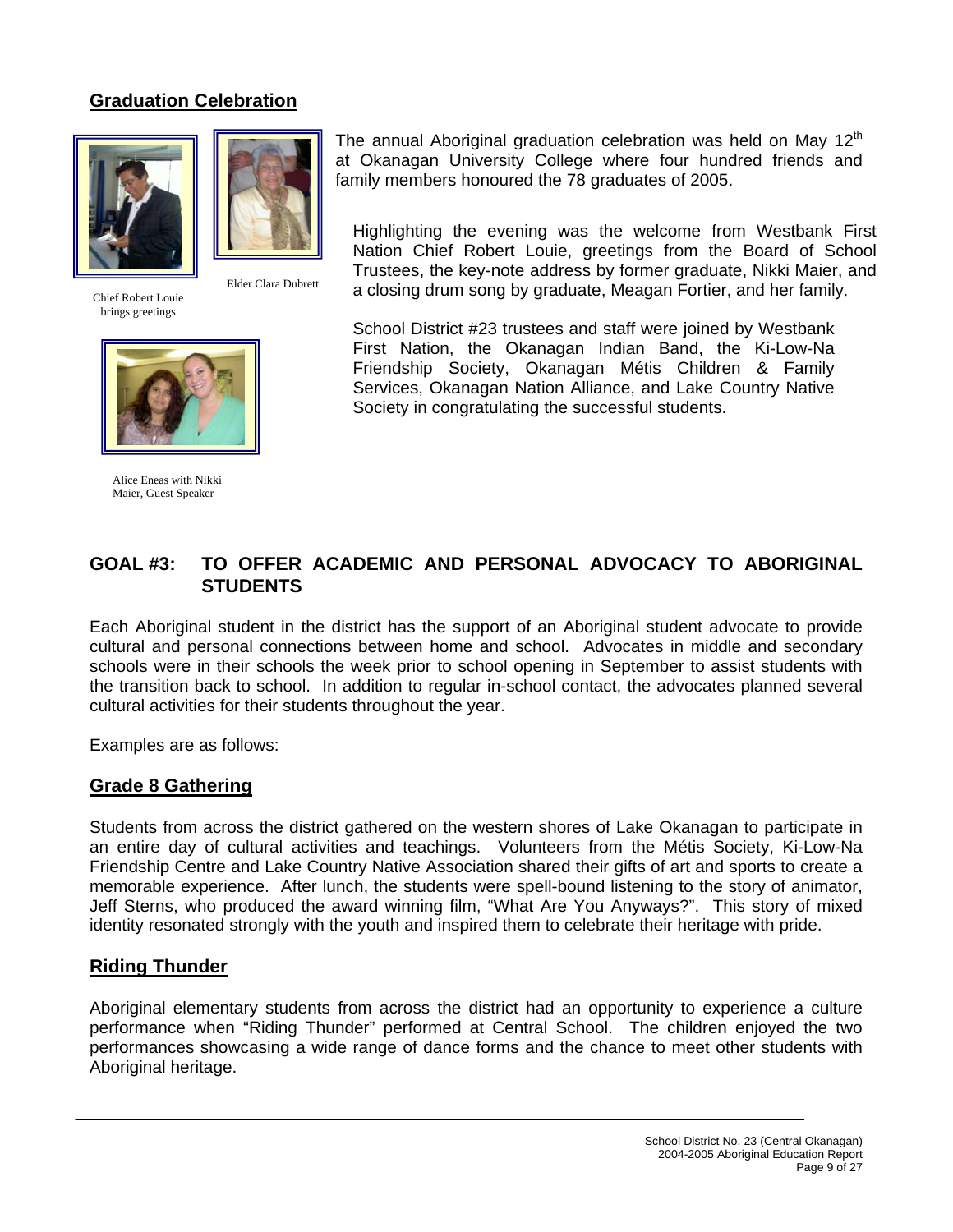#### **George Pringle Culture Day**

Using a special grant from the Aboriginal Education Committee, the entire Aboriginal student population of George Pringle Elementary enjoyed a day of

games, art, and other cultural activities at Sensisyusten House of Learning on May 26<sup>th</sup>. The Westbank First Nation Youth Program along with the School District #23 Culture Program provided the activities and several advocates provided the coordination of the day.

#### **Hudson Road Indigenous Day**

On June 17<sup>th</sup>, Hudson Road Elementary School celebrated indigenous culture with the whole school

participating in a variety of workshops, games and activities. Sponsored by the School Parent Advisory Council and organized by the advocate and principal, Okanagan presenters were able to give students a glimpse of their own traditions. Aboriginal students were able to share their culture with classmates.

#### **GOAL #4: TO OFFER ALL LEARNERS AN OPPORTUNITY TO GAIN A GREATER AWARENESS OF ABORIGINAL CULTURE AND HISTORY**

The Aboriginal Cultural Program continued to offer presentations to teachers in all subject areas to enhance their delivery of the curriculum. In 2005, 234 cultural presentations were provided to elementary, middle and secondary school students. Several new presentations were prepared in collaboration with knowledgeable Aboriginal advisors. They included lessons on "Restorative Justice" and Aboriginal astronomy.





#### **HIGHLIGHTS OF THE YEAR**

#### **Constable Neil Bruce Middle School Awareness Day**

At the request of the Cultural Diversity Group at CNB, the Aboriginal Culture Program agreed to provide an Awareness Day for all the grade 9 students in the school. In order to ensure that protocol was understood and accepted by all, an introductory information session with the staff was held and student hosts were trained by the Cultural Facilitator. The Awareness Day began with an opening ceremony attended by Chief Robert Louie and his council. Following a drum song and prayer, students were dispersed to attend ten simultaneous cultural workshops.



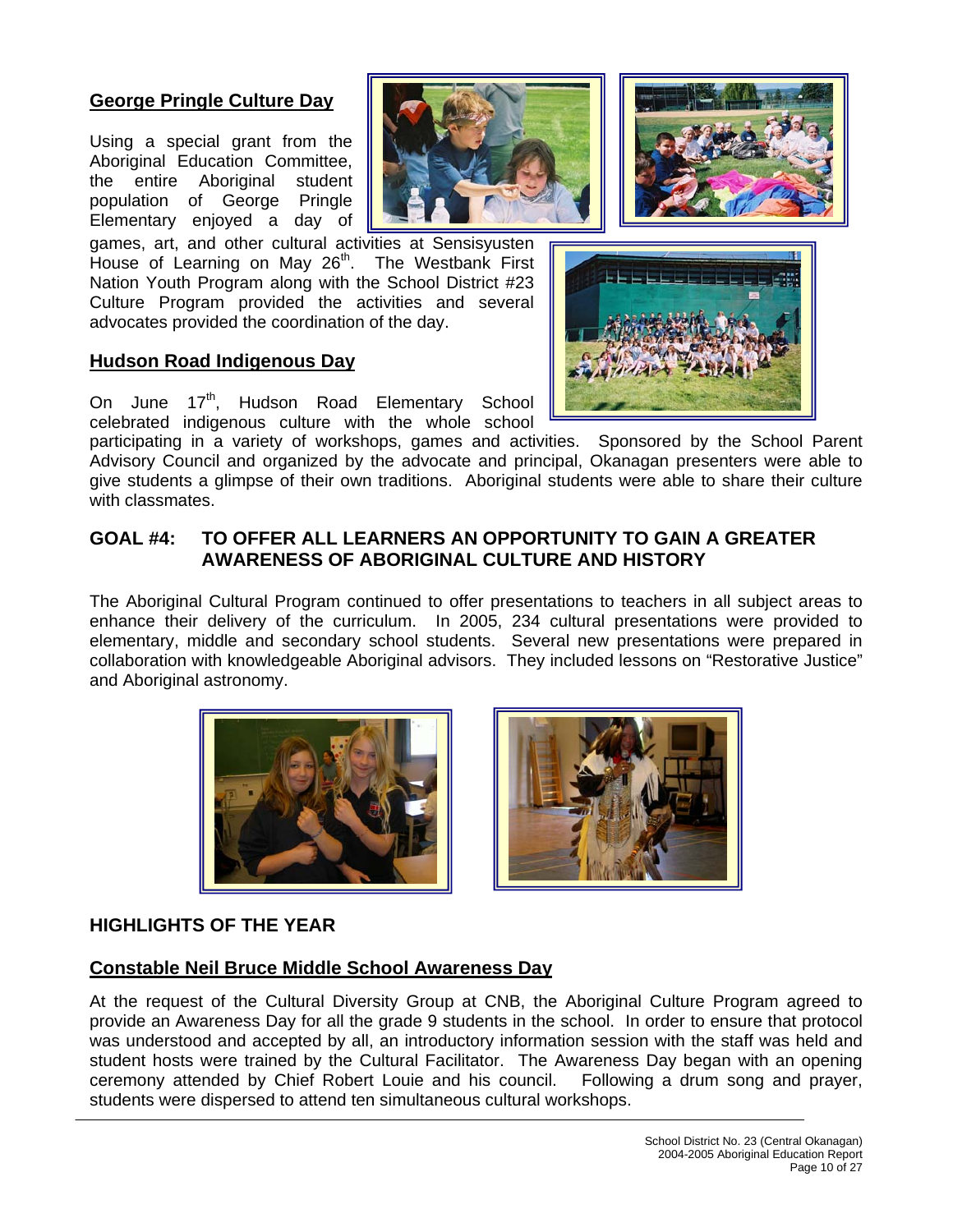This district is fortunate to have such diverse and talented Aboriginal presenters who can provide traditional workshops as well as act as ambassadors for their nations. The impressions they left were positive and lasting. The day ended with a closing ceremony, attended by the whole school. For the final activity, students were invited to participate in a circle dance with the presenters.

# **First Nations Studies 12**





This provincially-developed and examinable course was offered at Mount Boucherie Secondary School, Kelowna Secondary School and Rutland Secondary School as a regular course offering.

In addition, George Elliot Secondary and Central Schools made the course available as a self-directed course. The Culture Program offered resources to both the teachers and students to enrich the learning experiences.

Among the field trips organized for this course was the participation in the Okanagan Nation Alliance "Sockeye Release Festival" in Penticton. Here the Okanagan people, young and old, gathered on the shores of the lake to release young salmon fry in a ceremony of remembrance of what once was and a hope for the future. Students in FN Studies 12 had a first-hand opportunity to participate in this ceremony and to develop a better understanding of the role the Okanagan fishery played in local history.

# **OTHER SCHOOL DISTRICT #23 INITIATIVES**

# **Professional Development**

The Aboriginal Education Program staff participated in a unique cultural/personal development experience through a two-day retreat at Quaaout Lodge in Salmon Arm. The group was honoured by Chief Felix Arnouse of the Little Shuswap Band, who welcomed them to his territory. Over the course of the next day and a half, Judy Goodsky, a well respected speaker in the community, guided Aboriginal Program staff through a variety of team-building and personal identity activities using the Medicine Wheel. This was followed by a sweat lodge ceremony led by Ernie Phillip.

On the last school day of June, advocates gathered around Bonnie Lawrence, a well-known Aboriginal artist, as she instructed them on the traditional art of making cedar bark baskets. The historical teachings she included throughout the day made a powerful connection for the advocates to pass on to their students.

Individual advocates also attended training sessions pertinent to their personal needs. These included: "Residential Schools Conference", "Applied Suicide Intervention Training", "Journey to Wellness Conference", computer training, Fetal Alcohol Spectrum workshops, Substance Abuse Screening training, and an Alternate Education Conference.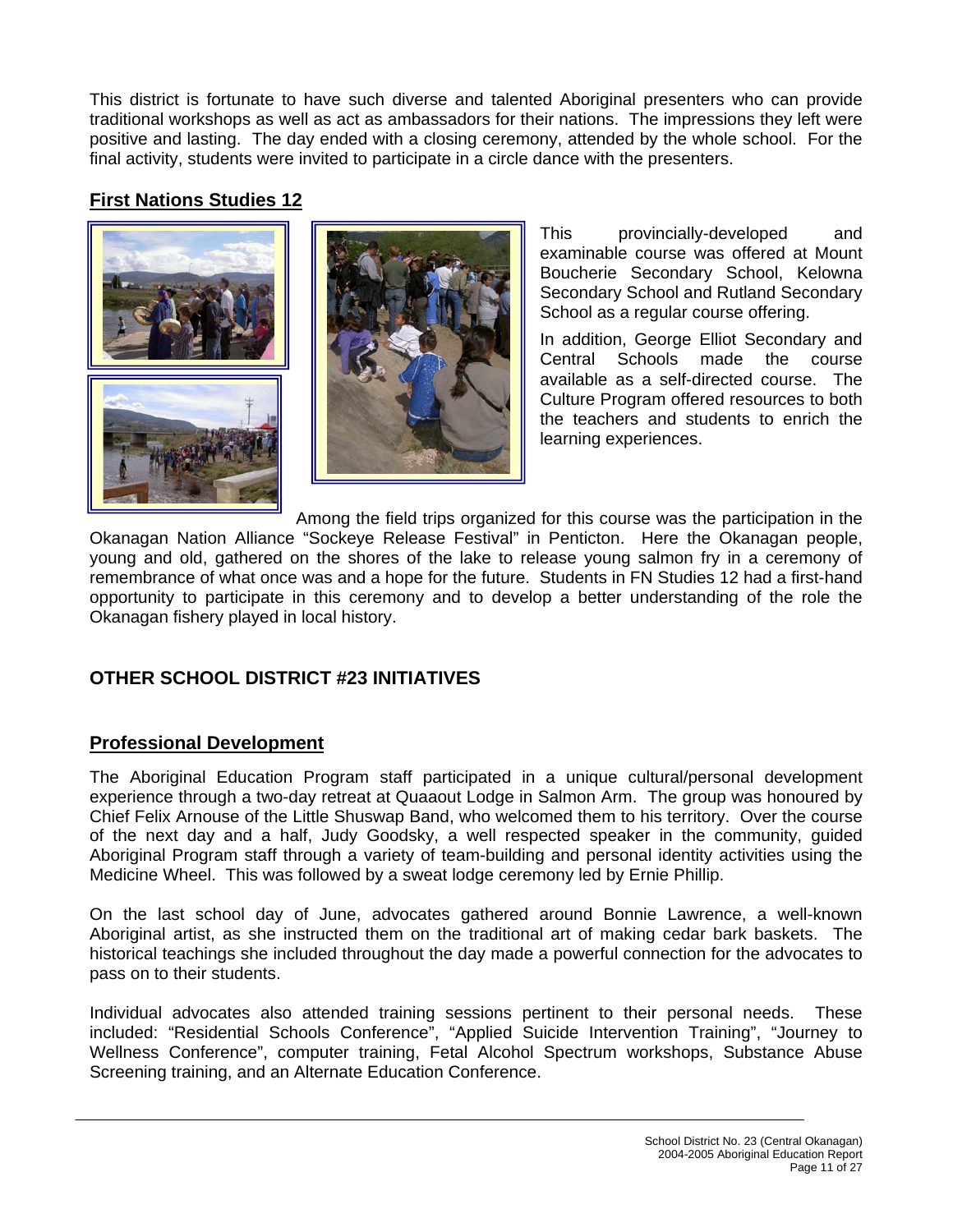#### **SUMMARY**

In the fall of 2005, the Aboriginal Education Committee reflected over the past eighteen months and brainstormed the top ten highlights of the current Aboriginal Education Program. These highlights were presented to the Board of School Trustees in September 2005.

#### **TOP 10 HIGHLIGHTS OF THE ABORIGINAL EDUCATION PROGRAM**

#### **1. Increased Involvement of the District's Aboriginal Education Committee in Program Planning and Decision Making**

The Aboriginal Education Committee maintains representation from the region's six Aboriginal communities. The committee has established a set timetable to meet monthly and consistently demonstrates a strong commitment to promoting Aboriginal student success.

#### **2. Aboriginal Program Staff**

Aboriginal Program staff support has improved many students' self-confidence and school success. Data shows that the majority of primary Aboriginal students are at par with non-Aboriginal primary students. Provincial assessment results indicate significant improvement in the percentage of Aboriginal students meeting expectations.





Three advocates receive 10 Year Recognition Certificates

Aboriginal advocates with the coordinating teacher, cultural facilitator and cultural facilitator assistant

# **3. Achieving a Human Rights Exemption**

With the assistance of Mike Roberts, former Director of Human Resources, and CUPE, a proposal was written to the B.C. Human Rights Coalition requesting a hiring exemption. The Coalition accepted the recommendation enabling our District the opportunity to give preference to people of Aboriginal ancestry when recruiting for advocate or cultural facilitator positions. It is strongly felt that Aboriginal role models in our schools provide a positive cultural connection for Aboriginal students.

#### **4. Evidence of Aboriginal Student Leadership**

A team of 10 Aboriginal secondary student leaders had the opportunity to conduct presentations on social justice issues to students and teachers. Four students traveled to the UBC Longhouse to make a presentation to the Aboriginal Teachers' Association Conference. They were so well received that they were invited back to Vancouver to present to the entire student body of Queen Alexandria Elementary School in Vancouver.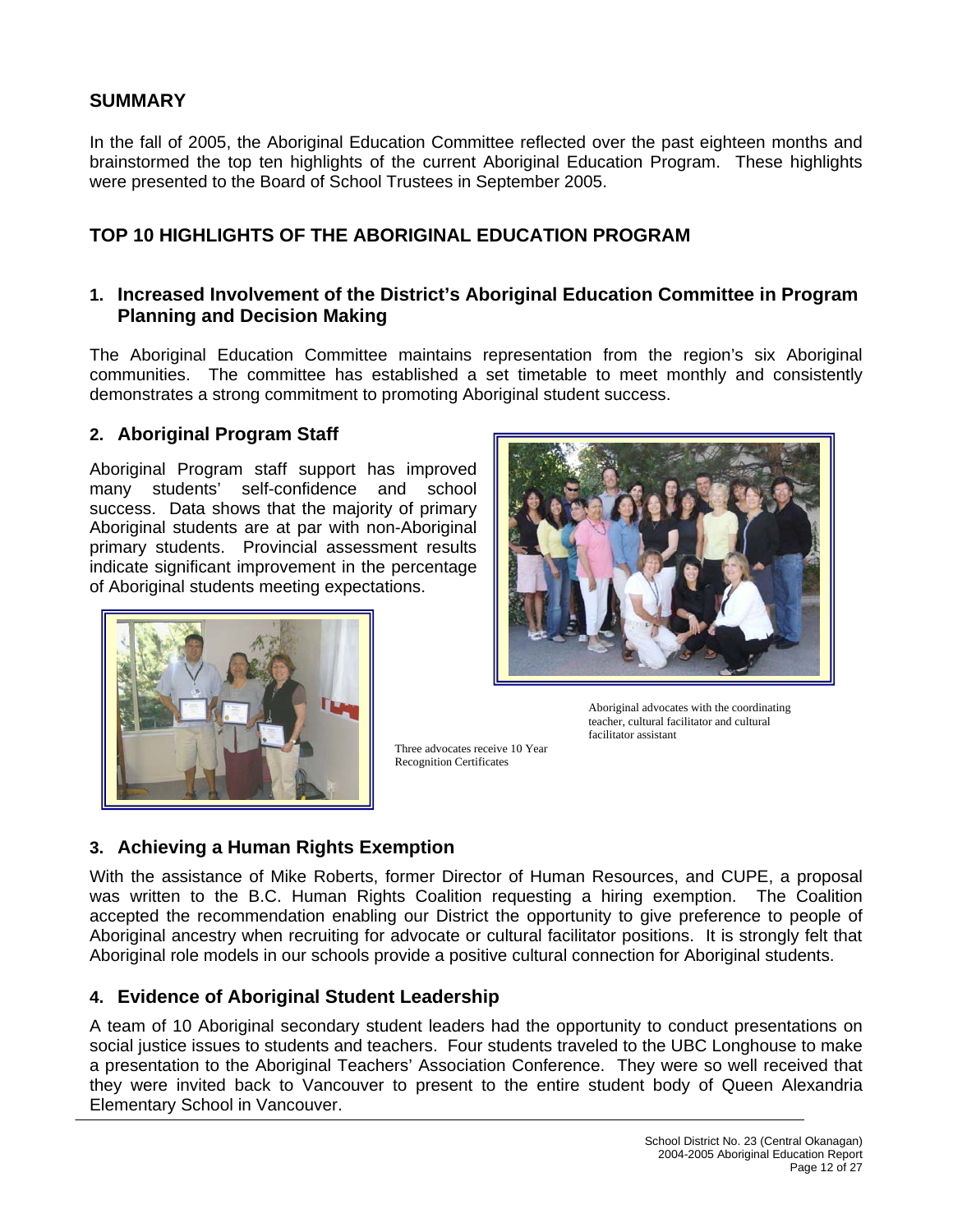# **5. More Aboriginal Students Graduating**

Eighty-seven Aboriginal students graduated last year. Four hundred students, parents and friends attended an honour banquet to celebrate the largest Aboriginal graduation class in School District #23. Each year, there is an increase in the number of Aboriginal students graduating with a Dogwood certificate.

# **6. School-based Projects**

Nineteen schools received special funding to implement programs and activities designed to foster an appreciation of Aboriginal culture and a sense of pride for Aboriginal students. Several unique school programs are highlighted in the annual report.

### **7. Implementation of the Okanagan Language Course at CNB**

In the fall of 2004, the first Okanagan Language and Culture course commenced at Constable Neil Bruce Middle School. Elder Delphine Derickson taught this course to 20 Aboriginal and non-Aboriginal students. The course has become so successful that CNB offered the course again during the 2005-2006 school year.

### **8. An Increase in the Requests for Cultural Presentations**

A major focus of the Aboriginal Cultural Department is to assist classroom teachers to incorporate relevant and accurate Aboriginal content in their lessons, across the curriculum. Over the past 12 months, 234 presentations were provided to classes from kindergarten to grade 12, in subjects from music to mathematics!



Constable Neil Bruce Middle School students perform in their Talent Show. December 2005

# **9. Profiling Aboriginal Science in a Mainstream Science Textbook**

Mary-Anne Smirle, Principal of Peachland Elementary School and member of the Métis Nation, assisted authors in the writing of new elementary Science textbooks. In her role as the Aboriginal consultant, Mary-Anne ensured that Okanagan people could see themselves in a Science text and that their ways of knowing were represented. Elder Delphine Derickson and students from CNB, Pearson Road and Glenrosa Elementary are profiled in these new texts.

# **10. Conducting a Program Evaluation**

In spring 2005, Sterling Consulting was hired to conduct a thorough evaluation of the Aboriginal Education Program. The evaluation was completed in January 2006. It is anticipated that the evaluation will recognize the strengths of the current program as well as provide information that will guide the development of the District's first Enhancement Agreement in the spring of 2006.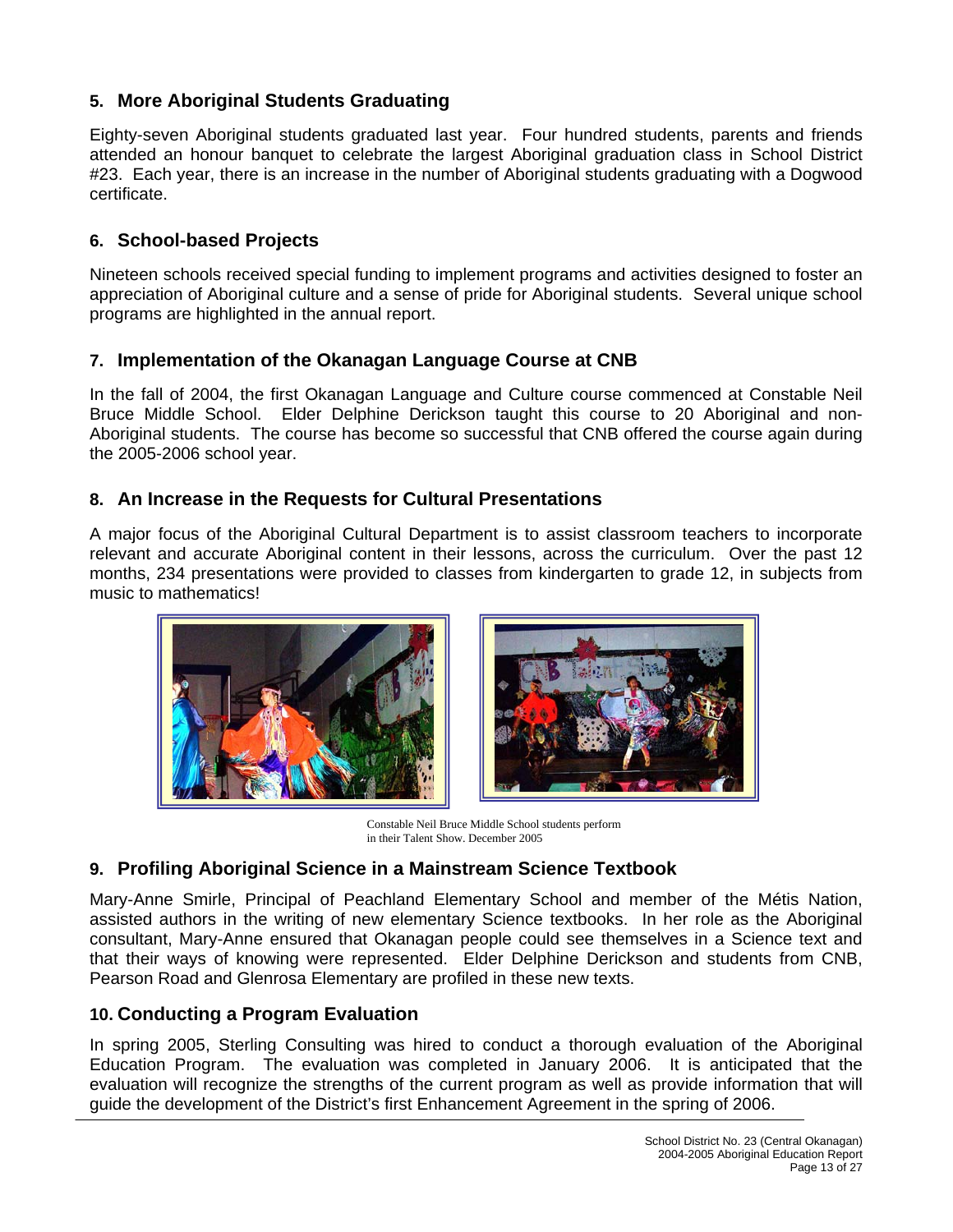# **STUDENT PERFORMANCE INFORMATION – DISTRICT RESULTS**

The following data indicates the overall academic performance of students at each grade level. The data collected will determine future goals for achieving school success.

|           | <b>Total Headcount and Percentage of Students Meeting or Exceeding Expectations</b> |                      |       |                   |       |  |
|-----------|-------------------------------------------------------------------------------------|----------------------|-------|-------------------|-------|--|
|           |                                                                                     | <b>Language Arts</b> |       | <b>Math</b>       |       |  |
| Grade     |                                                                                     | <b>Head Count</b>    | %     | <b>Head Count</b> | %     |  |
| <b>KG</b> | <b>All Students</b>                                                                 | 1350                 | 88.41 | 1350              | 89.41 |  |
|           | <b>Aboriginal Students</b>                                                          | 60                   | 92.71 | 60                | 94.38 |  |
| 01        | <b>All Students</b>                                                                 | 1297                 | 85.99 | 1297              | 93.14 |  |
|           | <b>Aboriginal Students</b>                                                          | 92                   | 77.82 | 91                | 86.9  |  |
| 02        | <b>All Students</b>                                                                 | 1468                 | 88.32 | 1468              | 93.28 |  |
|           | <b>Aboriginal Students</b>                                                          | 97                   | 90.06 | 97                | 93.65 |  |
| 03        | <b>All Students</b>                                                                 | 1458                 | 88.59 | 1458              | 91.34 |  |
|           | <b>Aboriginal Students</b>                                                          | 105                  | 79.05 | 105               | 89.19 |  |

- June 2005 report card data indicated that the kindergarten and grade two Aboriginal students outperformed the non-Aboriginal students in language arts. Results remain above the District target of 90% meeting or exceeding expectations.
- Grade three year-end performance data indicated a significant gap between Aboriginal and non-Aboriginal student results. *(Reading intervention continues to be required.)*
- Aboriginal and non-Aboriginal primary students demonstrated comparable results in the area of numeracy.

| <b>Total Headcount and Percentage of Students Meeting or Exceeding Expectations</b> |                            |                      |       |                   |               |  |
|-------------------------------------------------------------------------------------|----------------------------|----------------------|-------|-------------------|---------------|--|
|                                                                                     |                            | <b>Language Arts</b> |       | <b>Math</b>       |               |  |
| Grade                                                                               |                            | <b>Head Count</b>    | ℅     | <b>Head Count</b> | $\frac{9}{6}$ |  |
| 04                                                                                  | <b>All Students</b>        | 1755                 | 92.51 | 1599              | 93.86         |  |
|                                                                                     | <b>Aboriginal Students</b> | 119                  | 86.33 | 110               | 85.76         |  |
|                                                                                     | <b>All Students</b>        | 1751                 | 91.9  | 1640              | 93.42         |  |
| 05                                                                                  | <b>Aboriginal Students</b> | 132                  | 89.36 | 123               | 89.44         |  |
| 06                                                                                  | <b>All Students</b>        | 1801                 | 94.01 | 1665              | 94.34         |  |
|                                                                                     | <b>Aboriginal Students</b> | 127                  | 89.1  | 122               | 90.52         |  |

- Intermediate report card results showed comparable results between Aboriginal and non-Aboriginal students; however, the achievement gap is evident at all grade levels.
- **Intermediate Aboriginal student FSA reading data is significantly lower than the report card data** shown above. *(See FSA data, p. 16.)*
- *Meeting or exceeding expectations is equivalent to a percentile range from 50% to 100% or a letter grade range from C- to A.*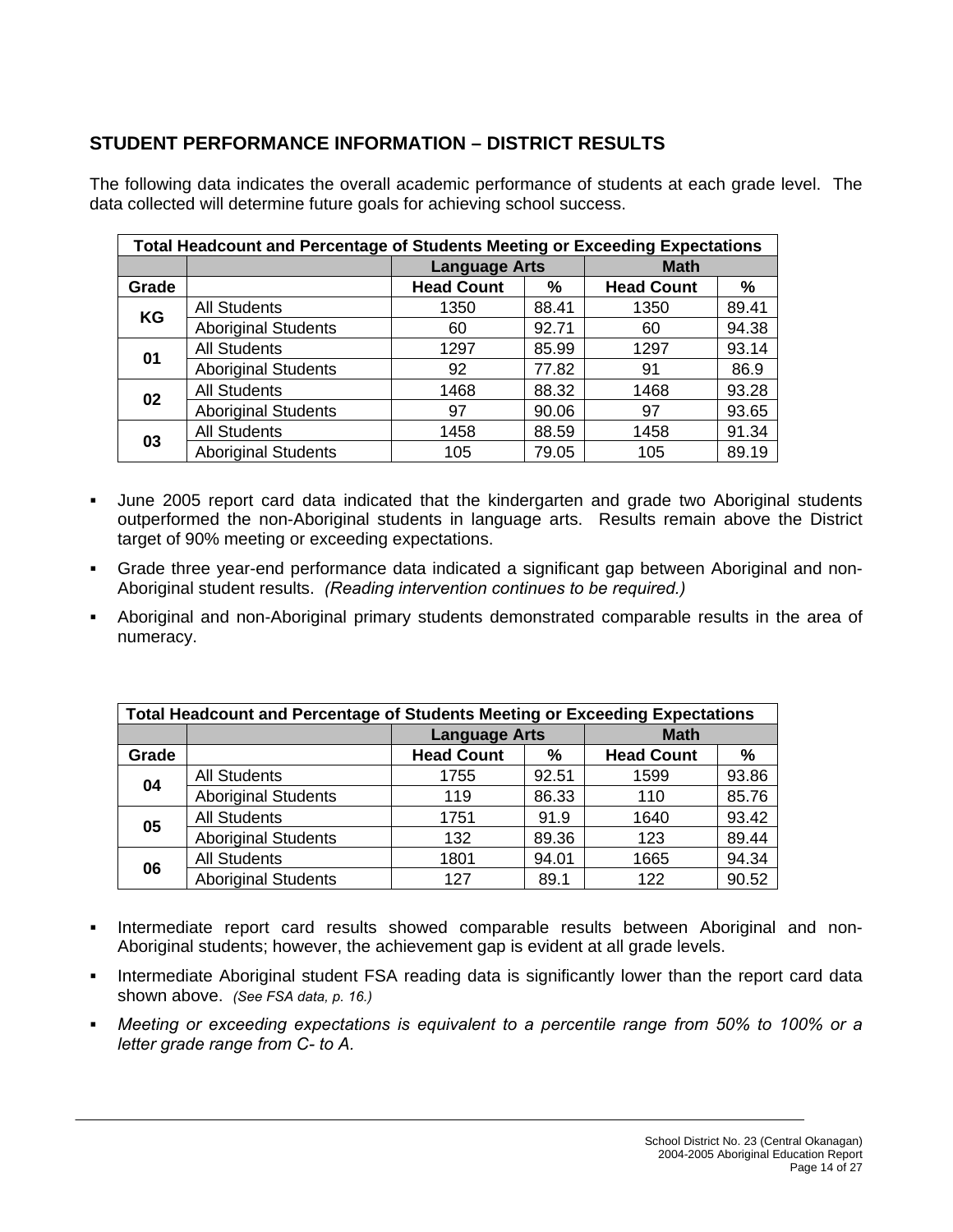| <b>Total Headcount and Percentage of Students Meeting or Exceeding Expectations</b> |                            |                      |       |                   |       |  |
|-------------------------------------------------------------------------------------|----------------------------|----------------------|-------|-------------------|-------|--|
|                                                                                     |                            | <b>Language Arts</b> |       | <b>Math</b>       |       |  |
| Grade                                                                               |                            | <b>Head Count</b>    | ℅     | <b>Head Count</b> | %     |  |
| 07                                                                                  | <b>All Students</b>        | 2081                 | 94.26 | 1727              | 91.71 |  |
|                                                                                     | <b>Aboriginal Students</b> | 176                  | 82.94 | 146               | 75.91 |  |
| 08                                                                                  | <b>All Students</b>        | 1822                 | 86.6  | 1743              | 83.8  |  |
|                                                                                     | <b>Aboriginal Students</b> | 131                  | 86.88 | 128               | 66.71 |  |
| 09                                                                                  | <b>All Students</b>        | 2130                 | 91.65 | 2008              | 90.78 |  |
|                                                                                     | <b>Aboriginal Students</b> | 119                  | 87.37 | 112               | 85.77 |  |

- Middle years report card results for grades seven and nine students indicated a 4% 12% achievement gap in language arts between Aboriginal and non-Aboriginal students. Grade 8 language arts results were comparable between Aboriginal and non-Aboriginal students.
- Middle years data indicated a significant achievement gap in numeracy performance between Aboriginal and non-Aboriginal students.
- Comparing achievement in grade nine math is difficult since students were enrolled in a variety of math courses.

| <b>Total Headcount and Percentage of Students Meeting or Exceeding Expectations</b> |                            |                      |       |                   |               |  |
|-------------------------------------------------------------------------------------|----------------------------|----------------------|-------|-------------------|---------------|--|
|                                                                                     |                            | <b>Language Arts</b> |       | <b>Math</b>       |               |  |
| Grade                                                                               |                            | <b>Head Count</b>    | ℅     | <b>Head Count</b> | $\frac{0}{0}$ |  |
| 10                                                                                  | <b>All Students</b>        | 2098                 | 93.24 | 1839              | 90.94         |  |
|                                                                                     | <b>Aboriginal Students</b> | 118                  | 84.23 | 116               | 80.16         |  |
| 11                                                                                  | <b>All Students</b>        | 2183                 | 96.9  | 1966              | 94.93         |  |
|                                                                                     | <b>Aboriginal Students</b> | 126                  | 91.12 | 106               | 92.14         |  |
| 12                                                                                  | <b>All Students</b>        | 2094                 | 98.65 | 1058              | 97.13         |  |
|                                                                                     | <b>Aboriginal Students</b> | 95                   | 99.08 | 25                | 90            |  |

- At the secondary level, Aboriginal and non-Aboriginal students enroll in language arts and math courses that represent a wide range of difficulty making comparisons unclear.
- Language arts results reflect achievement in one or more of the following courses: English 10, English 11, Communications 11, English 12, Communications 12, English Literature 12, Technical and Professional Communications 12.
- Math results reflect achievement in one or more of the following courses: Principles Math 10, Essentials Math 10, Applications Math 10, Principles Math 11, Essentials Math 11, Applications Math 11, Principles Math 12, Applications Math 12, Calculus.
- It is recommended that further information will need to be collected to determine Aboriginal academic achievement at the senior secondary level.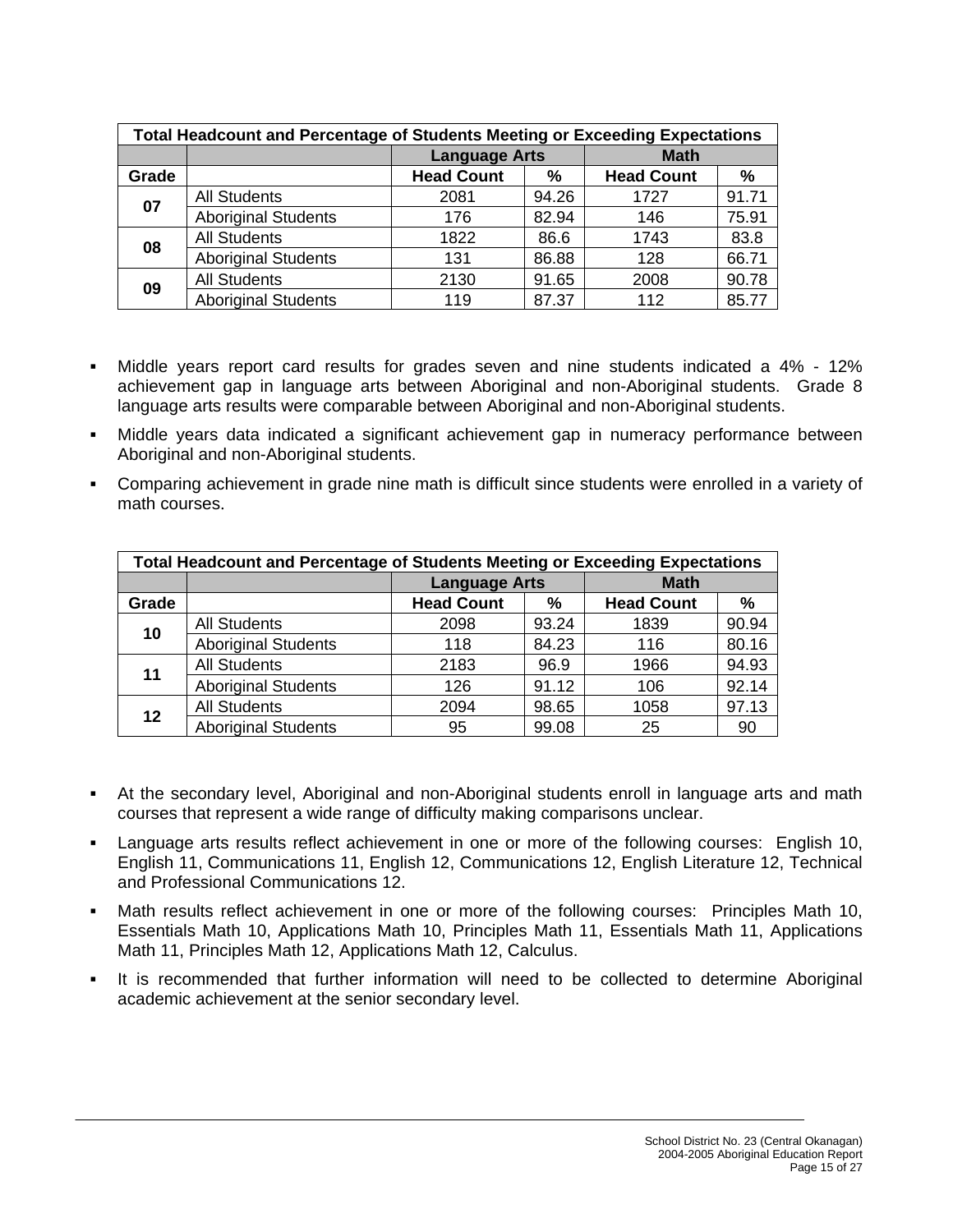



# **Foundation Skills Assessment (FSA) District Results**

- There is a significant difference between Aboriginal and non-Aboriginal FSA Reading results. Intervention continues to be required to improve the reading skills of grade 4 Aboriginal students.
- FSA Writing results have improved slightly since last year.
- Trend lines indicated that further intervention is required to support Aboriginal students in the area of Numeracy.
- *In terms of participation, 90% of the grade 4 Aboriginal students participated in the grade 4 FSA.*





- There is a significant difference between Aboriginal and non-Aboriginal FSA Reading results. Over the last four years, Aboriginal students' results have improved; however, further intervention is required to ensure Aboriginal students acquire the literacy skills needed to be successful in the higher grades.
- FSA Writing results remained the same as last year.
- FSA Numeracy results showed a significant improvement from previous years. While 74% of the grade 7 Aboriginal students in School District #23 met or exceeded grade level expectation in numeracy, the provincial average was 63%.
- *In terms of participation, 83% of the grade 7 Aboriginal students participated in the grade 7 FSA.*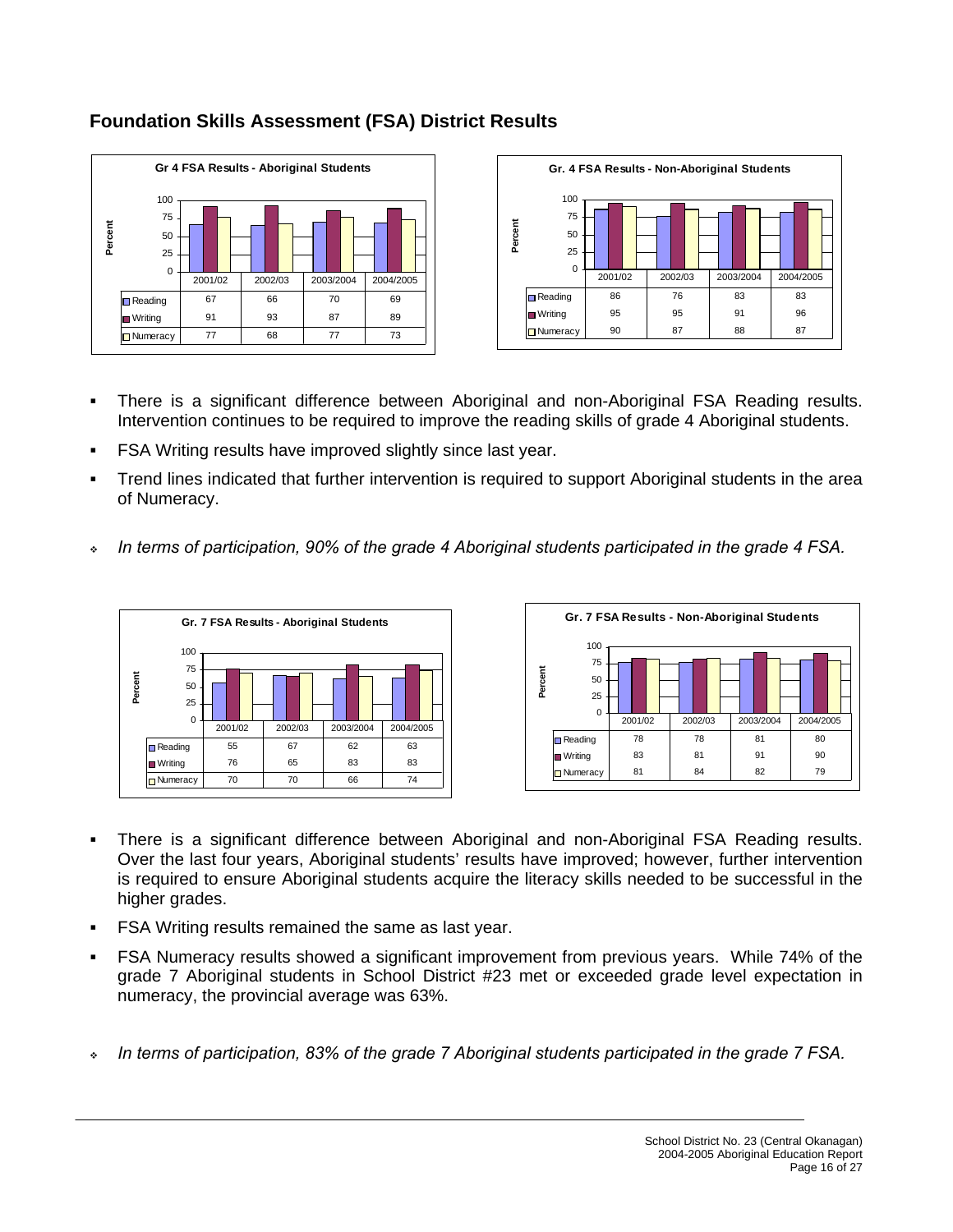#### **Aboriginal Student Graduation Results**



Grade transition data shows the gap widening significantly at the senior secondary level.





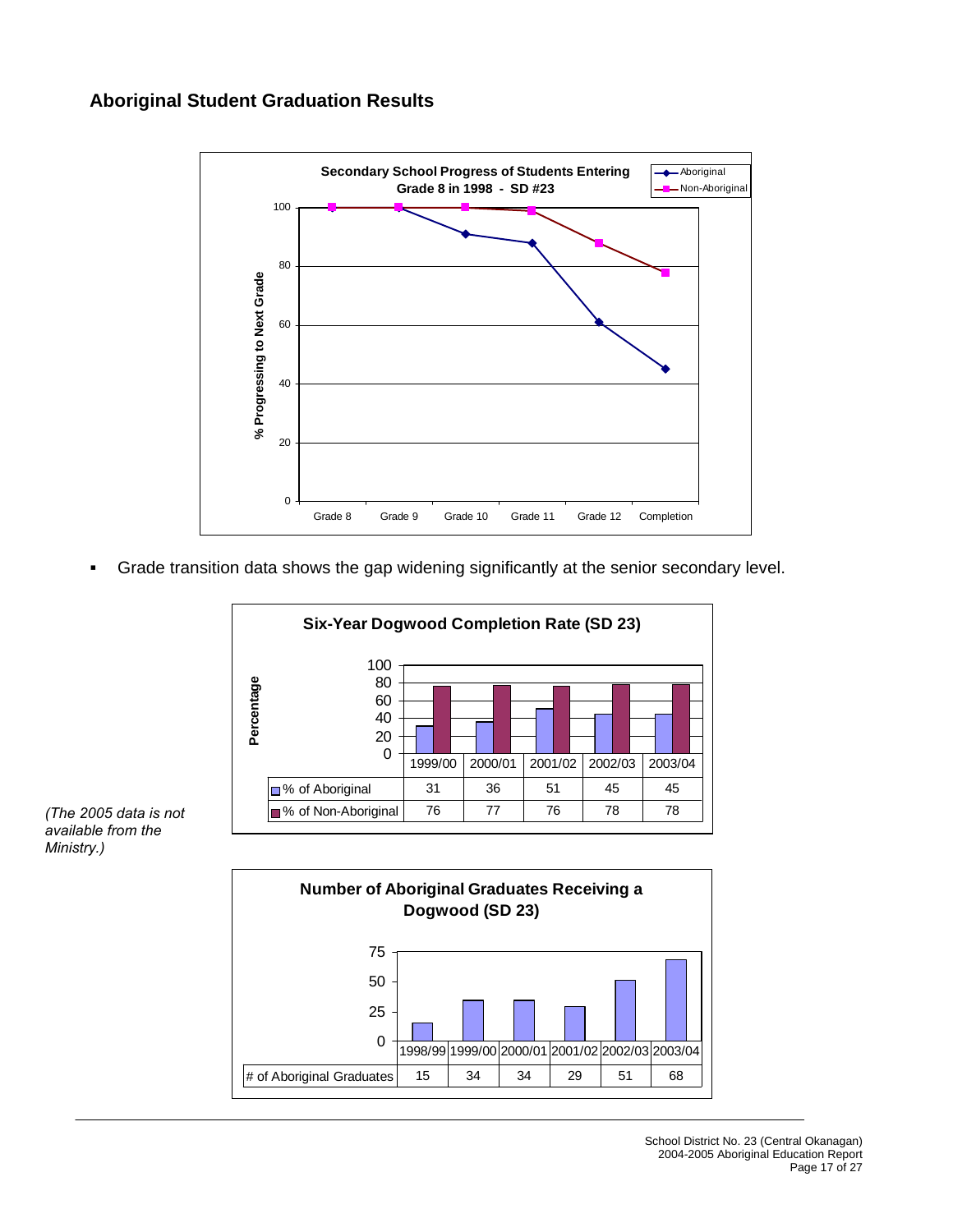# **Attendance Data**



- Absenteeism became increasingly more frequent for Aboriginal students at the middle and secondary levels.
- In grade ten and eleven, the absenteeism gap was more significant.
- In grades one and two, absenteeism was slightly higher for Aboriginal students.
- In grade five, the gap in absenteeism was more significant.
- **IF In grade six and grade seven,** absenteeism was comparable between Aboriginal and non-Aboriginal students.





- 273 definite suspensions were recorded for Aboriginal student population of 1532.
- Definite suspensions for Aboriginal student population  $= 17.80\%$ .



- 1791 definite suspensions were recorded for overall student population of 21,917.
- Definite suspensions for overall student population  $= 8.10\%$ .
- *Note: Definite suspensions for the Aboriginal student population have dropped 5% from last year. (In 2004, definite suspension data for Aboriginal students equaled 22%.)*

# **Discipline Data – Definite Suspensions**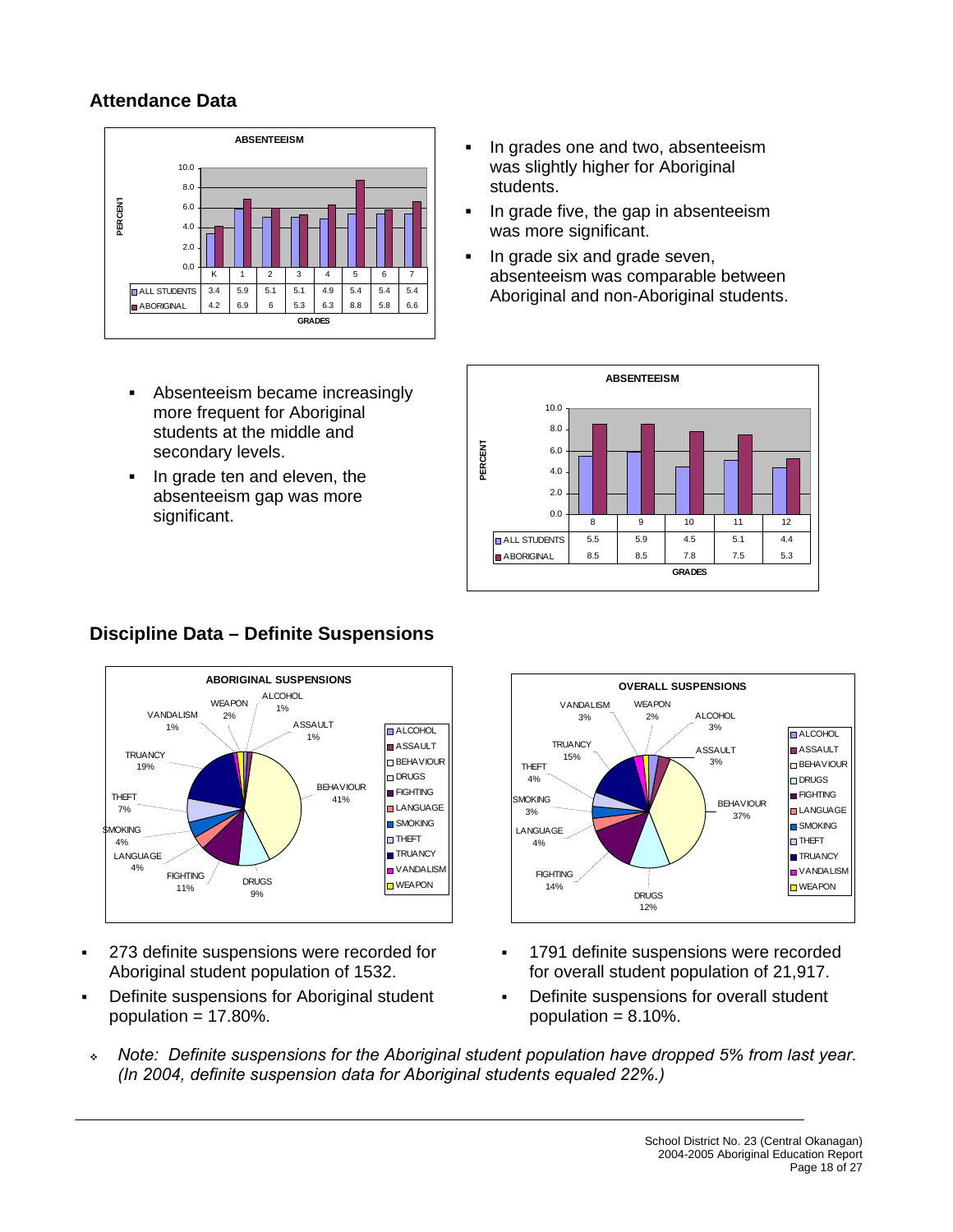# **FINAL CONCLUSION: OUR FUTURE VISION**

*"We want education to give our children the knowledge to understand and be proud of themselves and the knowledge to understand the world around them."* 

> *National Indian Brotherhood Indian Control of Indian Education Paper (1972)*

The Aboriginal Education Program will continue to focus on fostering the students' sense of pride in their culture as well as supporting academic performance of Aboriginal learners. Although Aboriginal student graduation rates are improving, there is still much work to be done to foster parity with non-Aboriginal students.

The District and the Aboriginal Education Committee are committed to developing a five-year Enhancement Agreement in order to establish reasonable and attainable performance goals that will lead to overall school success for all Aboriginal students.

To address specific performance and delivery expectations, the Ministry has mandated that the Enhancement Agreement will:

- 1. represent a unified body whose authority to speak about the Aboriginal community is accepted by the Aboriginal community;
- 2. ensure that shared decision making be an established dialogic process;
- 3. support equal participation in the Enhancement Agreement;
- 4. consult and collaborate to enable vision and goal setting in all areas of education;
- *5.* track key student performance indicators at all levels *(preschool, K-12)*
- 6. commit to regular reporting of results with integrity to include an evaluation and reporting process on the outcomes of the Enhancement Agreement;
- 7. ensure that the Aboriginal Education Program includes a focus on continuous improvement in the academic performance of its students; and,
- 8. hold Aboriginal cultural knowledge as relevant in all aspects of learning, and include resources, strategies, and assessments to ensure its relevance.

For more information about the Aboriginal Education Program in School District #23, please contact:

Aboriginal Education Committee c/o School District #23 *(Central Okanagan)*  1940 Underhill Street Kelowna, B.C. V1X 5X7 (250) 470-3210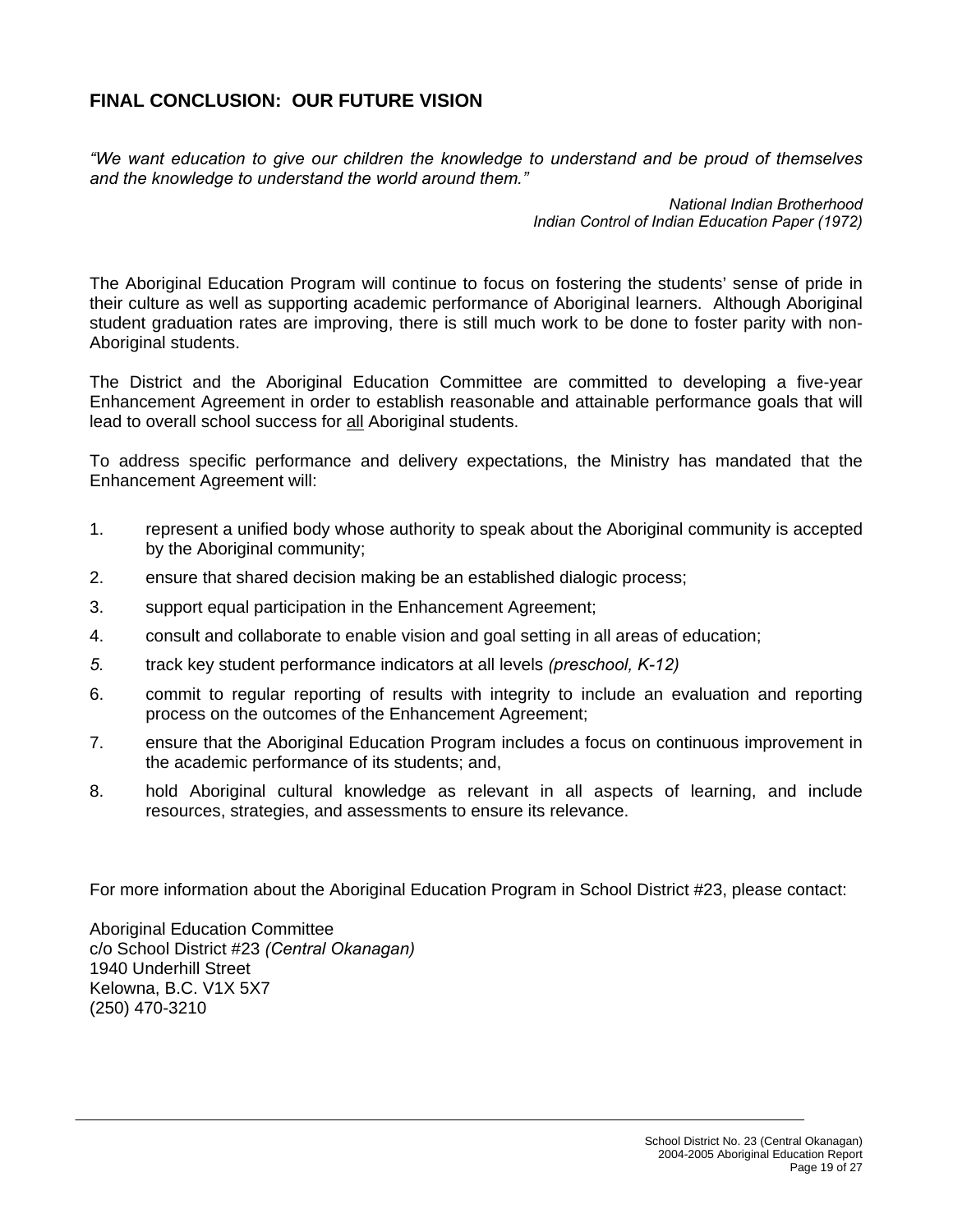# **A PROMISE**

Shunted from all that's real. Stolen from my mother's womb. I shall find my way, My kindred, once again. My heart pounds, Strangely in my chest. I have the looks of a human. What's with this person, this body That I'm in? It's not me. It never has been. I'm hidden beneath a veil, One of injustice and hate. I look around me, And see a box, a cage. I see myself stuck here forever. Stuck in this body, This mind. If only I could free myself, From all of this, But I'm too scared to try. My only hope is to trust. To trust you, In hopes that one day, I shall be free. And I will. That's a promise, A promise I make to myself, In hopes that I will, Finally be me. The one that's locked up inside.

> *Jamie Middle School Student*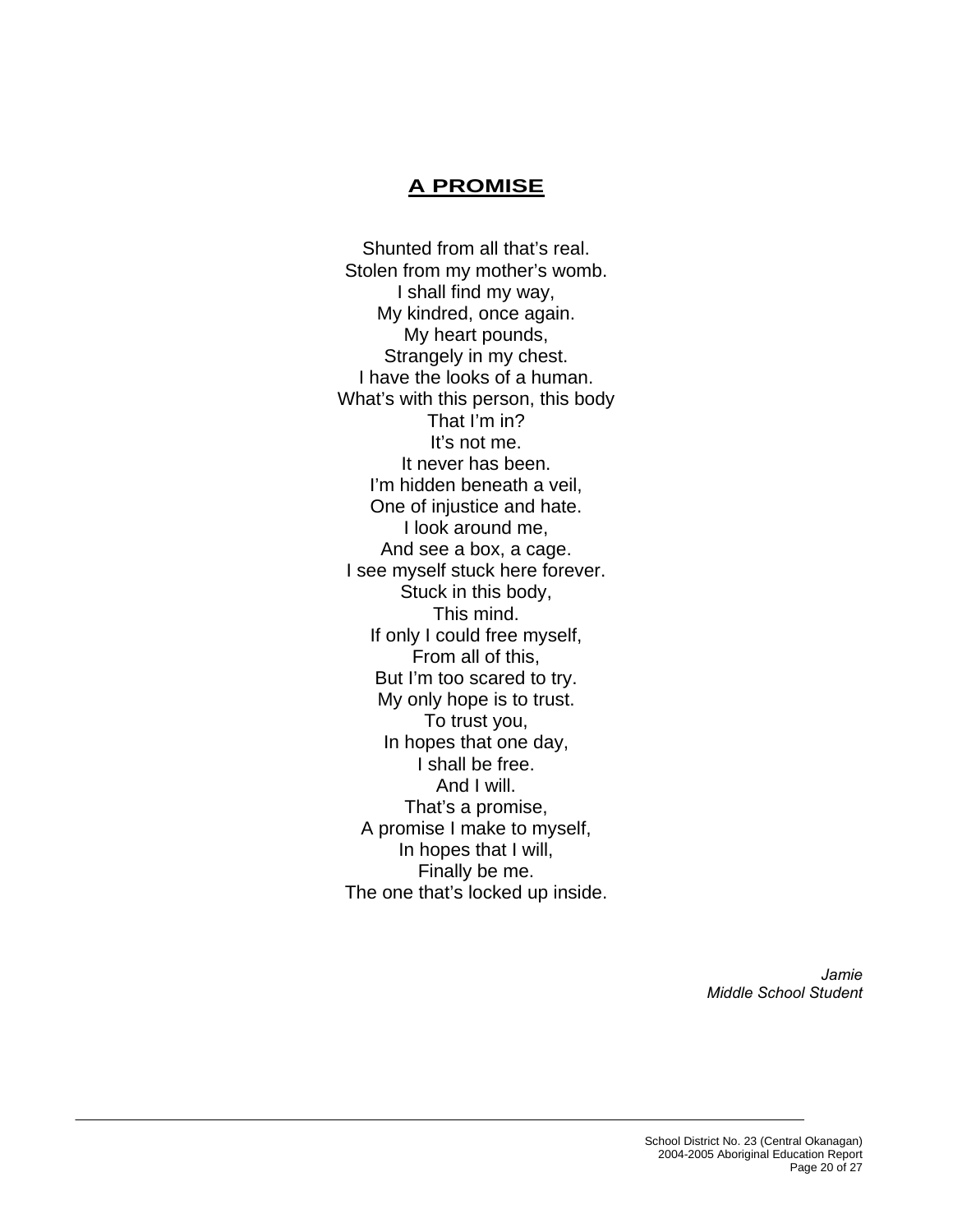| Please note: | The following appendices provide further information regarding the<br>Aboriginal Education Program. |
|--------------|-----------------------------------------------------------------------------------------------------|
| Appendix A   | Terms of Reference                                                                                  |
| Appendix B   | <b>Overview of Sterling Consulting's Consultation Process</b>                                       |
| Appendix C   | 2004-2005 Aboriginal Education Program Budget                                                       |
| Appendix D   | 2004-2005 Aboriginal Student Advocate School Assignments                                            |
| Appendix E   | 2004-2005 Aboriginal Student Certified Education Assistant (CEA) Support Data                       |
|              |                                                                                                     |
|              |                                                                                                     |

.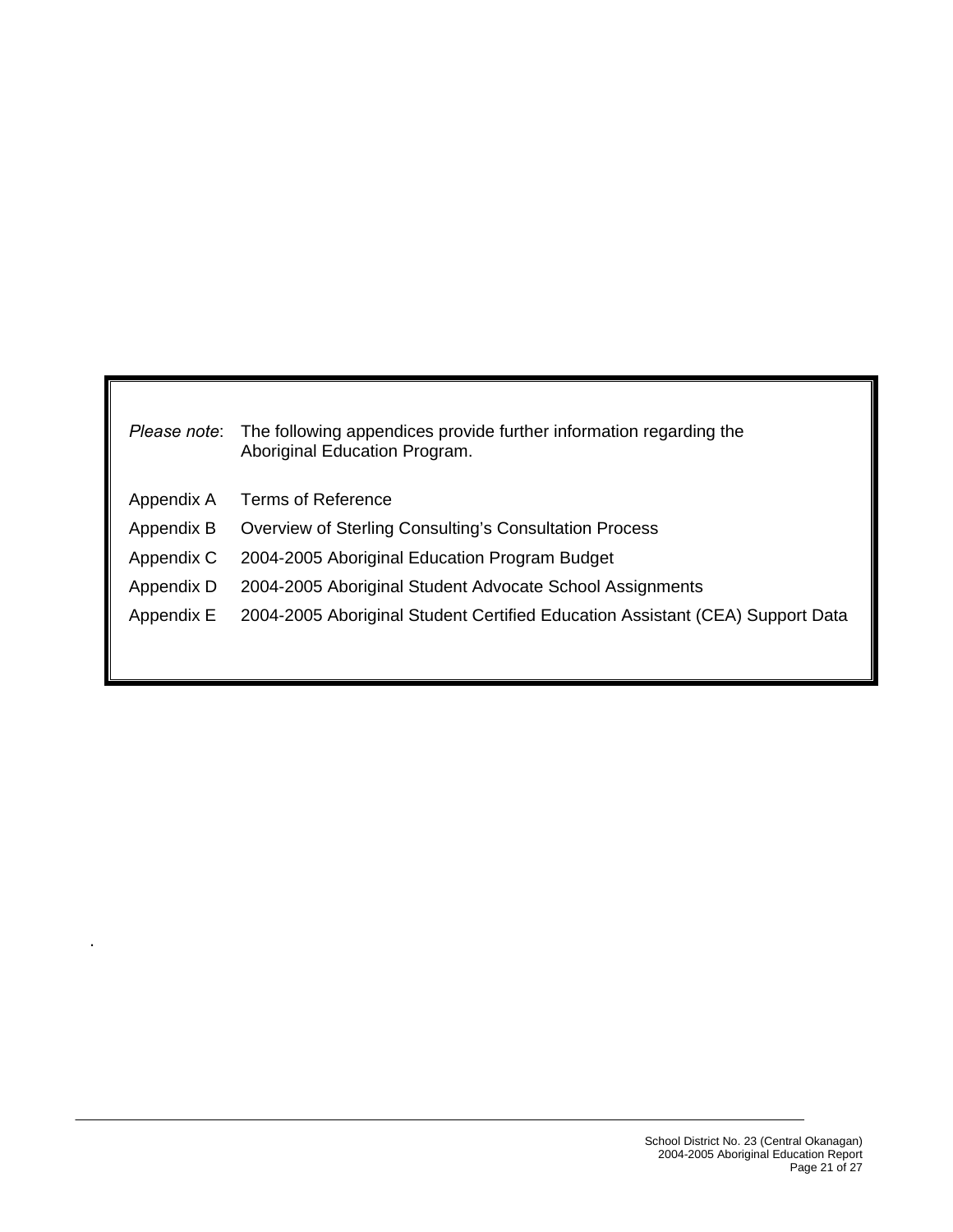# **APPENDICES**

#### *Appendix A*

#### **School District #23 Aboriginal Education Committee Terms of Reference**

- 1. To review School District policies as they relate to Aboriginal learners, to endorse such policies as supporting Aboriginal interests and to recommend changes to such policy as may be necessary.
- 2. To review annually the monitoring, evaluation and reporting programs and services for Aboriginal students including Cultural Facilitators, Aboriginal Advocates and all other personnel responsible for providing Aboriginal programs and services on matters related to communications and involvement with the Aboriginal communities.
- 3. To ensure that the richness and diversity of Aboriginal languages, history and cultures and the contributions of Aboriginal to Canadian society is recognized and incorporated into the curriculum at all levels.
- 4. To ensure those current topics effecting Aboriginal peoples are presented in the curriculum from an Aboriginal perspective.
- 5. To mutually develop the annual budget for Aboriginal targeted funds.
- 6. To ensure that relevant Aboriginal student data is collected on student enrolment and achievement.
- 7. To communicate with Aboriginal communities and parents on an ongoing basis.
- 8. To ensure that the interests of all Aboriginal students within the District are met regardless of residency.
- 9. To support the hiring of Aboriginal staff within the School District programs and services at all levels.
- 10. To support research supporting Aboriginal education issues.
- 11. To support cultural awareness within the administration, professional and support service sectors of the School District.
- 12. To include School District No. 23 representation in a non-voting capacity of one or two Directors of Instruction.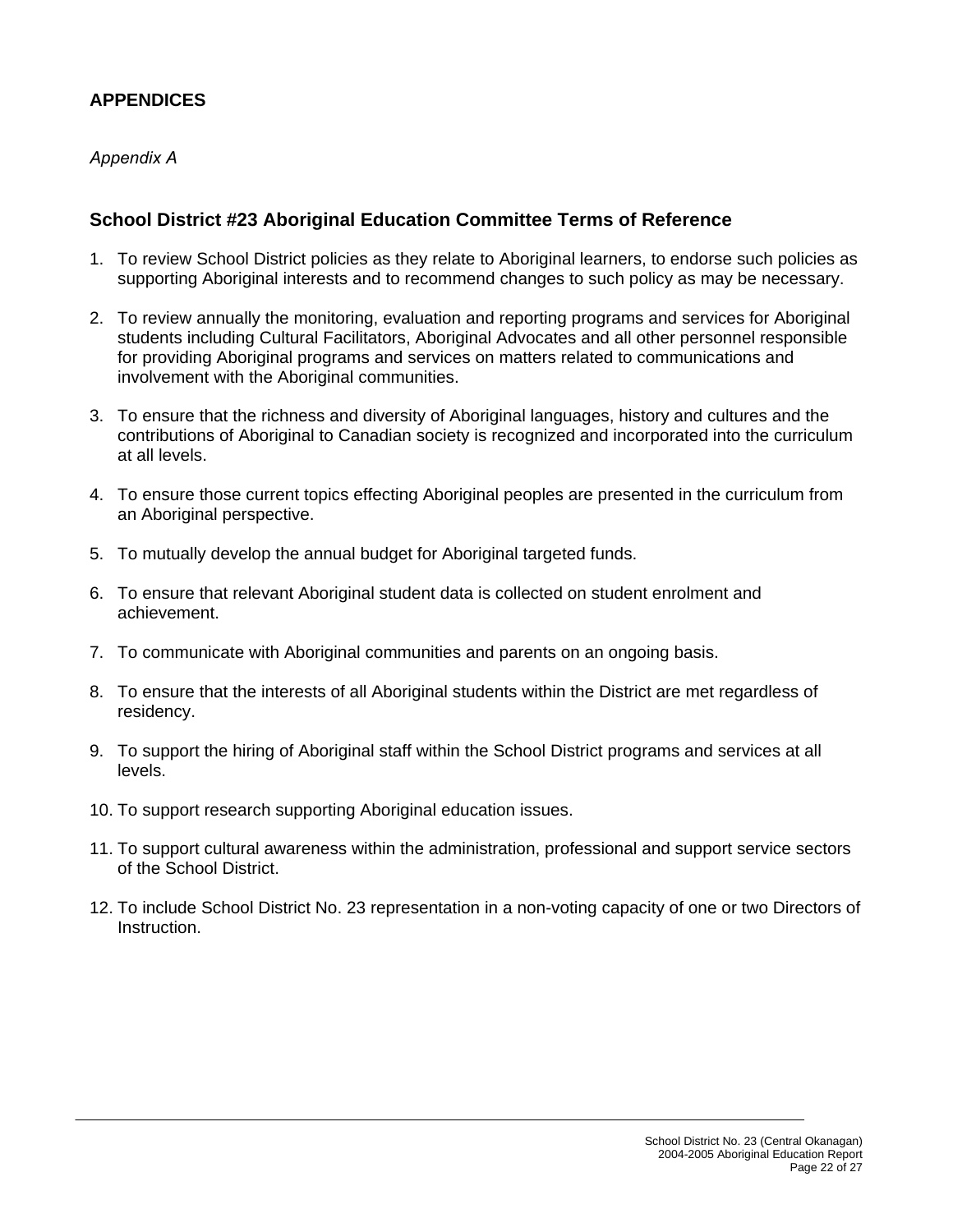#### *Appendix B*

# **Overview of Sterling Consulting's Consultation Process in School District #23's Aboriginal Program Review**

### **Prepared by Sterling Consulting**

There were approximately 600 participants who engaged in the review process. Outlined are the consultation processes that we utilized for this review:

- 1. Key Informant Interviews: 38 key informant interviews were held with Aboriginal Education Committee members, advocates, coordinating teacher, cultural facilitator and assistant, Director of Instruction, Superintendent and Assistant Superintendent. And interview guide was developed and used as a basis for discussion for the interviews. Each interview lasted approximately 1.5 hours.
- 2. Community Focus Groups: Four community focus groups were held. These were hosted by the following organizations: Westbank First Nation, Lake Country Native Association, Ki-Low-Na Friendship Centre and the Métis Association. The community focus groups were attended by parents/givers of Aboriginal students, community members, elders, leaders, service providers and a few secondary level students. Each organization also hosted a dinner in conjunction with the focus groups. Childcare and transportation were provided to those who required it. Approximately 105 people participated in the four focus group sessions *(not including children, District staff and others who attended the dinners.)* Attached in the appendices is a summary of the focus group input.
- 3. Student Survey: A student survey was administered with a total of 265 respondents completing the survey as follows:
	- Grade 6 students *(50 respondents)* at 9 elementary schools *(surveys completed manually and later inputted)*;
	- Grade 7 to 12 students *(214 respondents)* at 11 middle and secondary schools *(surveys completed online using a program called "Survey Monkey", which is one commonly used online survey tool.)*

The following 20 schools had students participate in the survey:

Chief Tomat Elementary KLO Middle Hudson Road Elementary **Kelowna Secondary** George Pringle Elementary Storefront School Constable Neil Bruce Middle Springvalley Elementary Mount Boucherie Secondary **Pearson Road Elementary** Glenrosa Middle **Rutland Senior Secondary** Bankhead Elementary **Rutland Middle** Glenmore Elementary **Springvalley Middle** Central School George Elliot Secondary Dr. Knox Middle **Peter Greer Elementary** 

We received assistance from the advocates in organizing the permission slips, computer labs and students, so that we were able to arrive and administer the survey with logistical supports in place. We would also like to acknowledge Jon Rever, Principal of Hollywood Road Education Services and Lori Stone, Data and Testing Services, for their assistance in developing the online survey. The summary of the student survey results is in Chapter 3.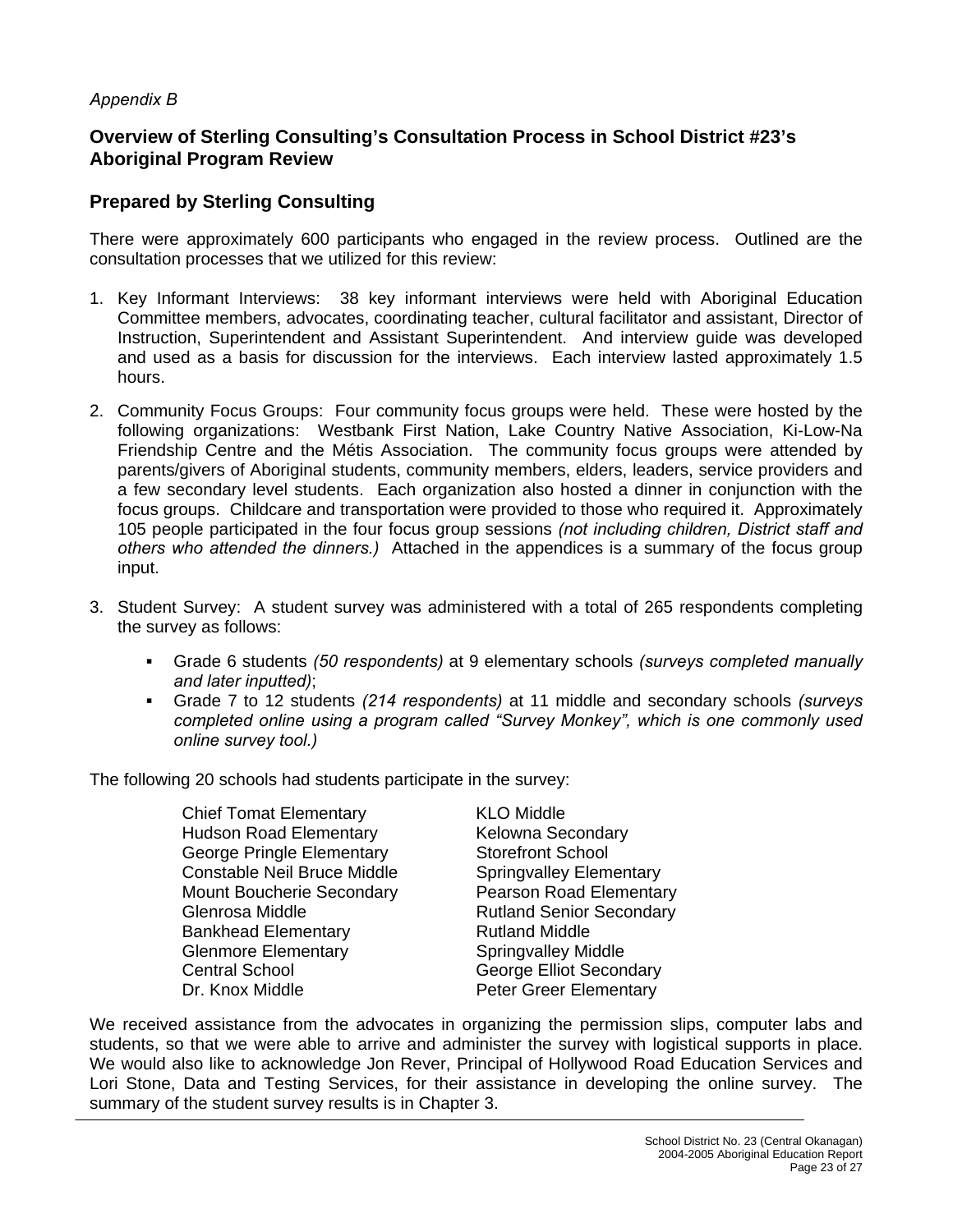- 4. Parent Questionnaire: Mail-outs were sent to all Aboriginal parents/caregivers in the District which included a one-page parent questionnaire and an invitation to attend the one-day conference. There were 60 completed questionnaires returned to us. A summary of the questionnaire is included in the appendices.
- 5. Conference: A one-day conference was held as a key consultation process for the review. The conference included keynote speakers, presentations and focus groups. All stakeholders were invited to attend. There were approximately 90 people in attendance comprised of students, parents, caregivers, community leaders, elders, Aboriginal Program staff, Aboriginal Education Committee members, service organization representatives, community members and School Board trustees. Attached as an appendix is a summary of the conference focus group outcomes and goals identified. See Chapter 2 for more discussion on the goals identified by conference participants.
- 6. Principals and CEA Focus Groups: Two District staff focus groups were held, one for principals *(with approximately 20 principals in attendance)*; a second focus group was held for CEAs and tutors of the Aboriginal Education Program *(with approximately 25 workers in attendance.)* Attached as an appendix is the summary of these focus groups.
- 7. Key Contact Persons and Meetings: Ongoing contact and meetings were held with the key contact persons for this project *(Director of Instruction and coordinating teacher of the Aboriginal Education Program.)* The Aboriginal Education Committee meetings were attended on several occasions for updates and consultation. We attended a meeting with the advocates and we also attended one of the advocates' case conferencing sessions.
- 8. Literature Review: A literature review of Aboriginal education literature in B.C. and in Canada was conducted to research for models of success, best practice ideas, strategies, successes in curriculum, Aboriginal philosophies of education, learning styles, inclusive and integrated systems for learning. Outlined in the appendices in the literature review. There are highlights outlined in this chapter as well.
- 9. Background Information: Various documents and reports from the Aboriginal Education Program were requested and reviewed for informational purposes.
- 10. To protect the confidentiality and anonymity of participants in the review process, all information has been summarized.

A copy of Sterling Consulting's Aboriginal Program Review is available at each school office.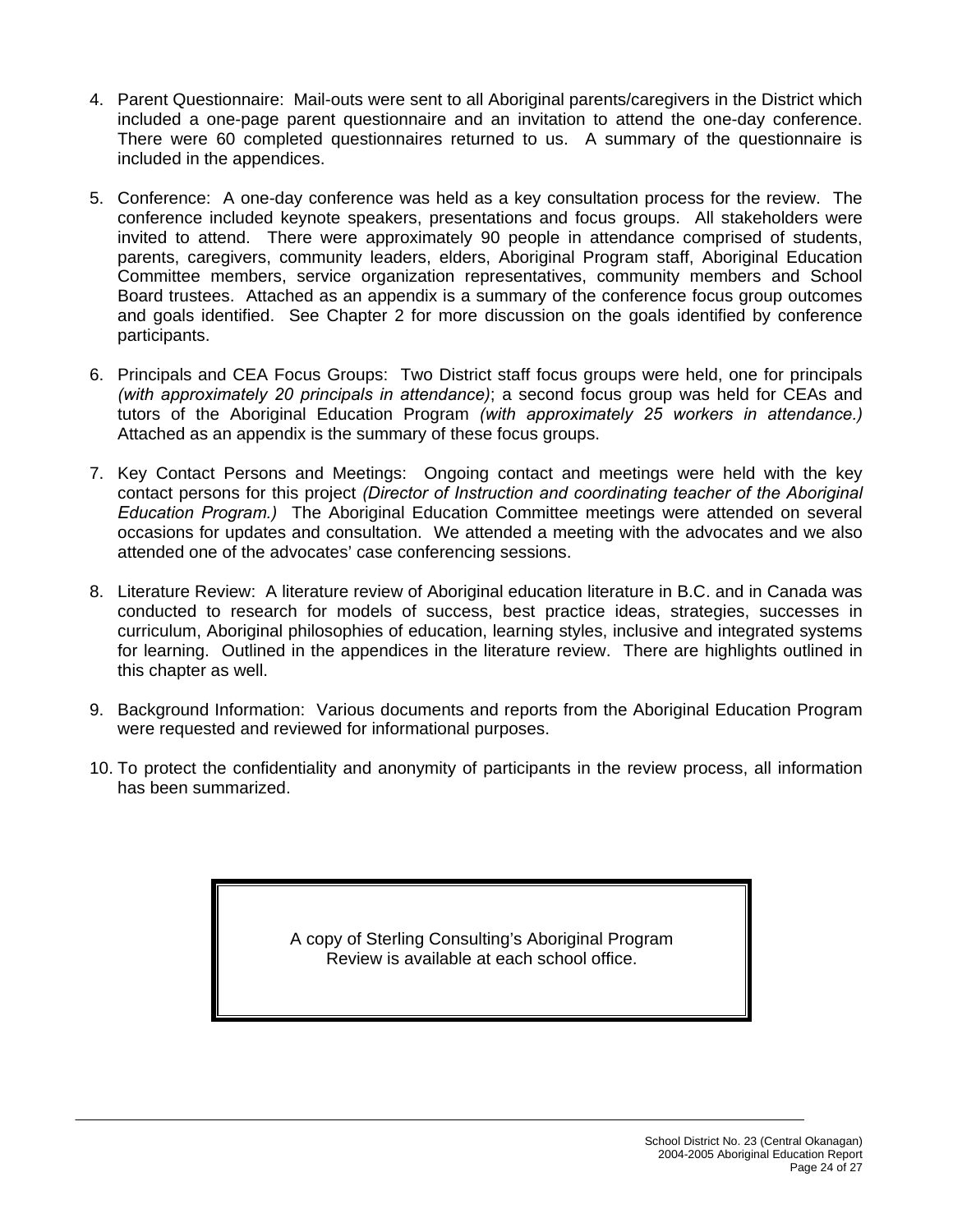#### **School District # 23 (Central Okanagan) 2004-05 Aboriginal Funding and Budget**

| <b>Funding</b>                               | 2004-05                  |                    |           | 2004-05                       | <b>Final</b>                        |
|----------------------------------------------|--------------------------|--------------------|-----------|-------------------------------|-------------------------------------|
|                                              | <b>FTE</b>               | <b>Funding/FTE</b> |           | <b>Final</b><br><b>Budget</b> | <b>Balance</b><br><b>June 30/05</b> |
| <b>Total Ministry Funding</b>                | 1,543                    | \$950              |           | \$1,465,850                   | \$1,465,850                         |
| Surplus Carryforward from 03-04              |                          |                    |           | \$147,672                     | \$147,672                           |
| Westbank Language Camp Payment for 03/04     |                          |                    |           | $-$ \$8,000                   | $-$ \$8,000                         |
| <b>Total Targeted Funding</b>                |                          |                    |           | \$1,605,522                   | \$1,605,522                         |
|                                              |                          |                    |           |                               |                                     |
| <b>Budget</b>                                |                          | <b>Cost/Unit</b>   |           |                               |                                     |
| <b>School Based Allocation</b>               |                          |                    |           |                               |                                     |
| <b>Special Project Allocations</b>           |                          |                    |           | \$25,420                      | \$9,366                             |
| <b>Secondary School Tutoring Costs</b>       | 370 days                 | \$230              |           | \$85,100                      | \$86,365                            |
| <b>Total Allocation to Schools</b>           |                          |                    |           | \$110,520                     | \$95,731                            |
| <b>District Allocation</b>                   | <b>FTE</b>               | Cost/FTE           |           |                               |                                     |
| <b>Teacher Salary</b>                        | 1.00                     | \$64,834           |           | \$64,834                      | \$63,281                            |
| <b>Advocates Salaries</b>                    | 16.00                    | \$30,576           | \$489,216 |                               |                                     |
| <b>Cultural Facilitator Salary</b>           | 1.00                     | \$31,684           | \$31,684  |                               |                                     |
| <b>Cultural Facilitator Assistant Salary</b> | 1.00                     | \$28,361           | \$28,361  |                               |                                     |
| Sub Total Advocates                          |                          |                    |           | \$549,260                     | \$525,538                           |
| <b>CEA Salaries</b>                          | 13.00                    | \$30,576           |           | \$397,488                     | \$362,107                           |
| <b>Staff Benefits</b>                        |                          |                    |           | \$255,858                     | \$221,960                           |
| Okanagan Language/Culture Instructor         |                          |                    |           | \$5,000                       | \$2,609                             |
| Professional Development-Support Staff       |                          |                    |           | \$5,000                       | \$8,295                             |
| Mileage                                      |                          |                    |           | \$14,000                      | \$13,382                            |
| <b>Cultural Supplies</b>                     |                          |                    |           | \$30,000                      | \$25,375                            |
| <b>General Teaching Supplies</b>             |                          |                    |           | \$33,000                      | \$49,479                            |
| <b>Field Trips</b>                           |                          |                    |           | \$5,000                       | \$5,466                             |
| Telephone/Admin                              |                          |                    |           | \$3,200                       | \$3,383                             |
| Program Evaluation                           |                          |                    |           | \$20,000                      | \$6,000                             |
| General District Level Account (Unallocated) |                          |                    |           | \$112,362                     | \$18,110                            |
| <b>Subtotal District Spending</b>            |                          |                    |           | \$1,495,002                   | \$1,304,985                         |
|                                              |                          |                    |           |                               |                                     |
| <b>Total Expenses</b>                        |                          |                    |           | \$1,605,522                   | \$1,400,716                         |
|                                              | <b>Balance Remaining</b> |                    |           | \$0                           | \$204,806                           |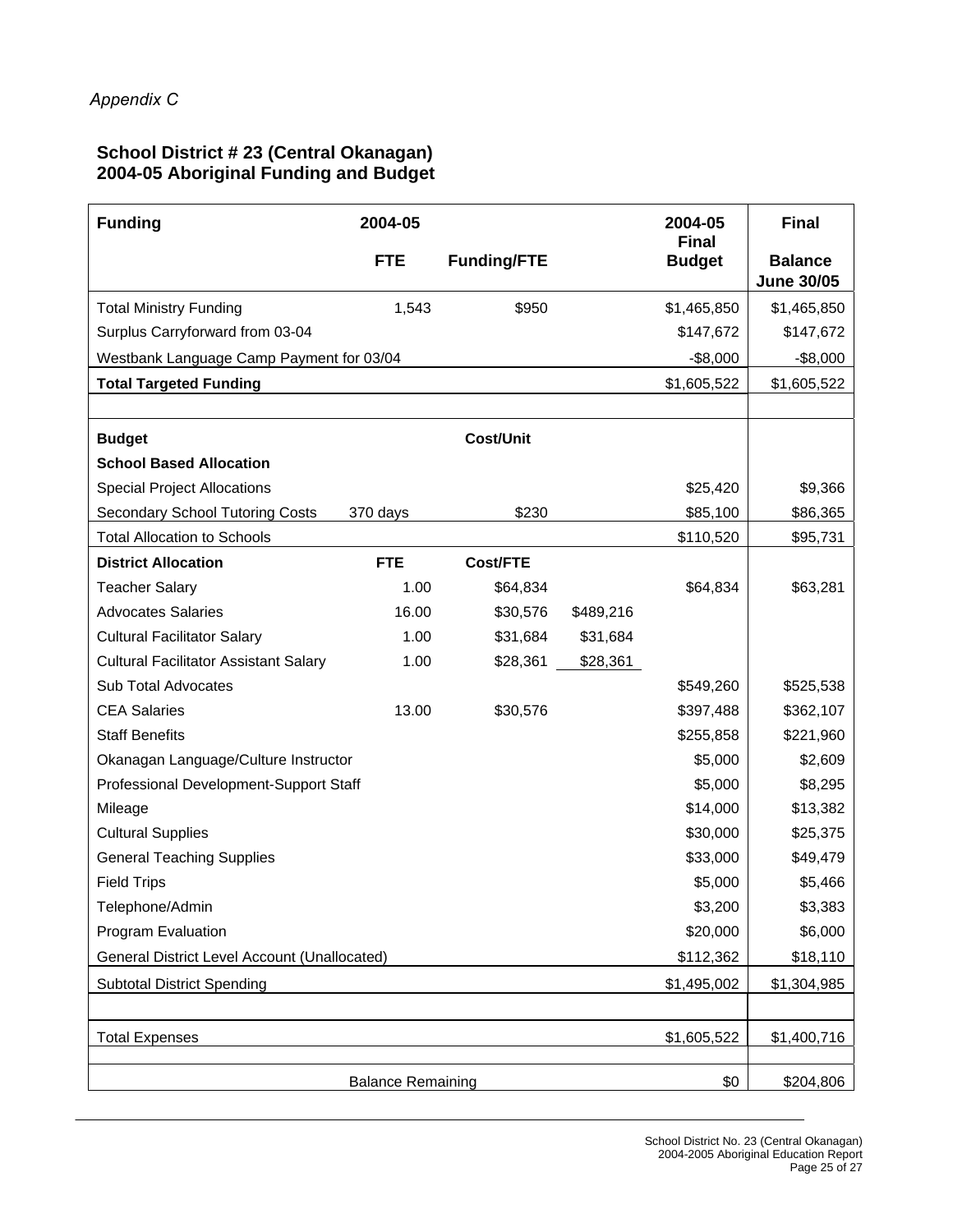# *Appendix D*

# **Aboriginal Student Advocates – School Assignments 2004-2005**

| Angie Alexander-Paul                                                                                            | Audrey Barr:                                                                                                           | <b>Sharon Bond</b>                                                                                                                                                                |
|-----------------------------------------------------------------------------------------------------------------|------------------------------------------------------------------------------------------------------------------------|-----------------------------------------------------------------------------------------------------------------------------------------------------------------------------------|
| <b>Rutland Senior Secondary</b>                                                                                 | <b>Rutland Senior Secondary</b>                                                                                        | <b>Chief Tomat Elementary</b><br><b>Hudson Road Elementary</b><br><b>Shannon Lake Elementary</b>                                                                                  |
| <b>Jane Clements</b>                                                                                            | Shawn Coupland                                                                                                         | Penny Dionne                                                                                                                                                                      |
| A.S. Matheson Elementary<br><b>Bankhead Elementary</b>                                                          | <b>Belgo Elementary</b><br><b>Springvalley Middle</b>                                                                  | <b>OKM Secondary</b>                                                                                                                                                              |
| <b>Richard Gauthier</b>                                                                                         | Pat Gregoire                                                                                                           | Wayne Jack                                                                                                                                                                        |
| Kelowna Senior Secondary<br><b>Okanagan Mission Secondary</b>                                                   | <b>Black Mountain Elementary</b><br><b>Ellison Elementary</b><br><b>Pearson Elementary</b><br>South Rutland Elementary | <b>Central School Programs</b><br><b>KLO Middle</b>                                                                                                                               |
| Simone Medland                                                                                                  | Shannondee Rigby                                                                                                       | Veronica Roesler                                                                                                                                                                  |
| <b>Central School Programs</b><br>Dr. Knox Middle                                                               | George Pringle Elementary<br><b>Glenrosa Elementary</b><br><b>Helen Gorman Elementary</b>                              | Anne McClymont<br>Elementary<br><b>Casorso Elementary</b><br><b>Glenmore Elementary</b><br>North Glenmore Elementary<br>South Kelowna Elementary<br><b>Watson Road Elementary</b> |
| Hannah Vedan                                                                                                    | Christina Verhagen                                                                                                     | Nicole Werstuik                                                                                                                                                                   |
| Davidson Road Elementary<br>George Elliot Secondary<br><b>Oyama Elementary</b><br><b>Peter Greer Elementary</b> | <b>Rutland Elementary</b><br><b>Rutland Middle</b>                                                                     | Glenrosa Middle<br><b>Peachland Elementary</b>                                                                                                                                    |
| Sandra Whattam                                                                                                  | Leanne Willard                                                                                                         | <b>Todd Wilson</b>                                                                                                                                                                |
| Mount Boucherie Secondary                                                                                       | <b>Constable Neil Bruce Middle</b>                                                                                     | Dorothea Walker Elementary<br><b>Quigley Elementary</b><br><b>Raymer Elementary</b><br><b>Springvalley Elementary</b>                                                             |